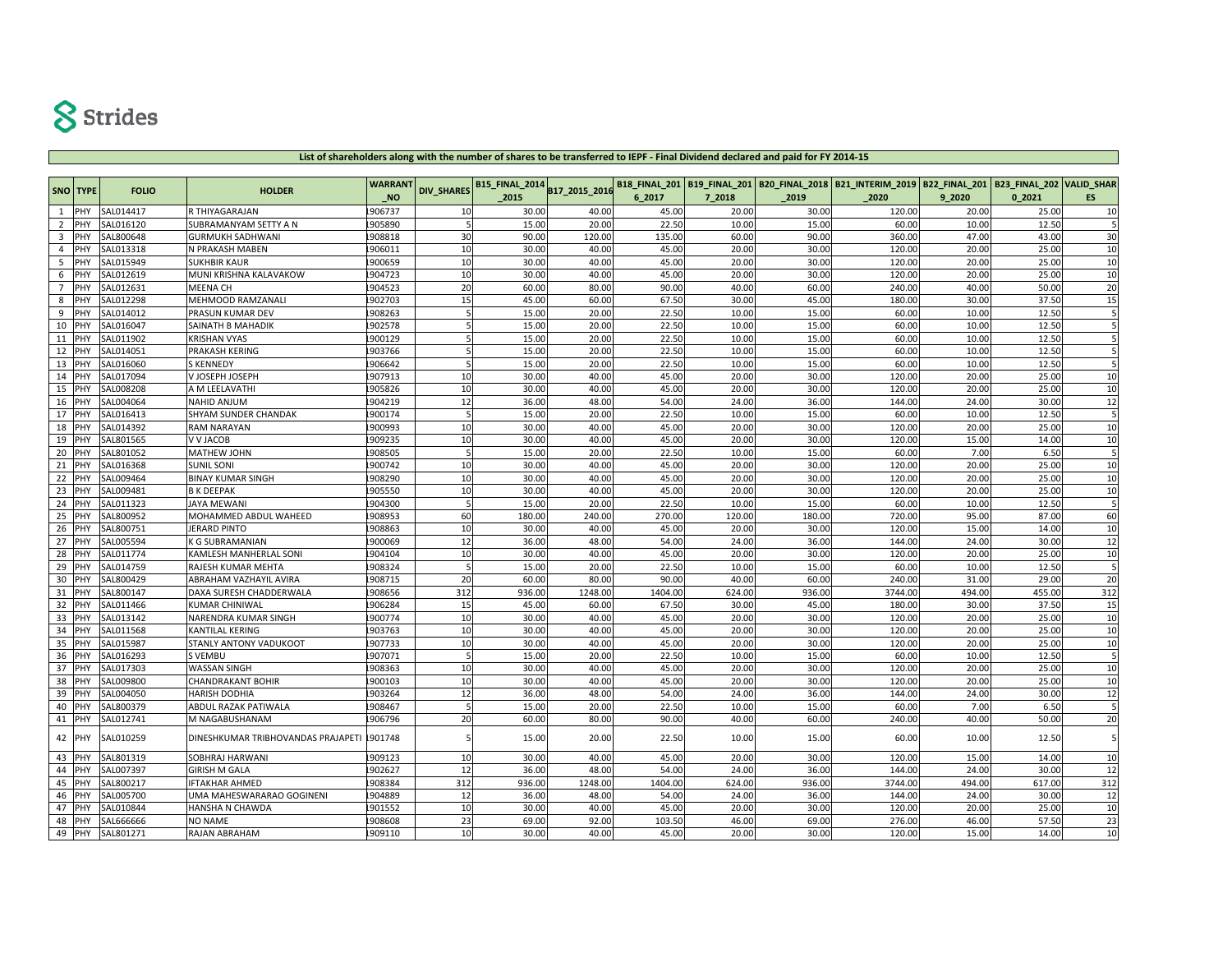|    |          |              |                                    |                |                   |                                      |        |        |        | List of shareholders along with the humber of shares to be transferred to leFF - Final Dividend declared and paid for FT 2014-15 |                                                                                                                |        |        |     |
|----|----------|--------------|------------------------------------|----------------|-------------------|--------------------------------------|--------|--------|--------|----------------------------------------------------------------------------------------------------------------------------------|----------------------------------------------------------------------------------------------------------------|--------|--------|-----|
|    |          |              |                                    | <b>WARRANT</b> |                   |                                      |        |        |        |                                                                                                                                  | B18_FINAL_201   B19_FINAL_201   B20_FINAL_2018   B21_INTERIM_2019   B22_FINAL_201   B23_FINAL_202   VALID_SHAR |        |        |     |
|    | SNO TYPE | <b>FOLIO</b> | <b>HOLDER</b>                      | <b>NO</b>      | <b>DIV SHARES</b> | B15_FINAL_2014 B17_2015_2016<br>2015 |        | 6 2017 | 7 2018 | 2019                                                                                                                             | 2020                                                                                                           | 9_2020 | 02021  | ES. |
|    | 50 PHY   | SAL011382    | <b>IITESHBHAI BALUBHAI SOJITRA</b> | 901928         | 50                | 150.00                               | 200.00 | 225.00 | 100.00 | 150.00                                                                                                                           | 600.00                                                                                                         | 100.00 | 125.00 | 50  |
| 51 | PHY      | SAL011520    | KU SEEMA JAIN                      | 904279         | 10                | 30.00                                | 40.00  | 45.00  | 20.00  | 30.00                                                                                                                            | 120.00                                                                                                         | 20.00  | 25.00  | 10  |
| 52 | PHY      | SAL005848    | KRISHNA DEVI KANDOI                | 901276         | 12                | 36.00                                | 48.00  | 54.00  | 24.00  | 36.00                                                                                                                            | 144.00                                                                                                         | 24.00  | 30.00  | 12  |
| 53 | PHY      | SAL013118    | NATVERLAL PATEL                    | 902934         | 10                | 30.00                                | 40.00  | 45.00  | 20.00  | 30.00                                                                                                                            | 120.00                                                                                                         | 20.00  | 25.00  | 10  |
|    | 54 PHY   | SAL801291    | RAGHUVEERA BOLA SHETTY             | 909115         | 5                 | 15.00                                | 20.00  | 22.50  | 10.00  | 15.00                                                                                                                            | 60.00                                                                                                          | 7.00   | 6.50   |     |
| 55 | PHY      | SAL016886    | VINABEN B PATEL                    | 901919         |                   | 15.00                                | 20.00  | 22.50  | 10.00  | 15.00                                                                                                                            | 60.00                                                                                                          | 10.00  | 12.50  |     |
| 56 | PHY      | SAL009598    | <b>BHUPESH ANEJA</b>               | 900246         | 10                | 30.00                                | 40.00  | 45.00  | 20.00  | 30.00                                                                                                                            | 120.00                                                                                                         | 20.00  | 25.00  | 10  |
| 57 | PHY      | SAL016311    | SUNANDA RATH                       | 908232         | -5                | 15.00                                | 20.00  | 22.50  | 10.00  | 15.00                                                                                                                            | 60.00                                                                                                          | 10.00  | 12.50  |     |
|    | 58 PHY   | SAL013263    | NARAIN DASS RAJPAL                 | 900377         | 10                | 30.00                                | 40.00  | 45.00  | 20.00  | 30.00                                                                                                                            | 120.00                                                                                                         | 20.00  | 25.00  | 10  |
| 59 | PHY      | SAL800754    | JOSE JUSTINE KATTIKATT JOSEPH      | 908864         | 25                | 75.00                                | 100.00 | 112.50 | 50.00  | 75.00                                                                                                                            | 300.00                                                                                                         | 39.00  | 36.50  | 25  |
| 60 | PHY      | SAL013967    | PARKAR RAJAN D                     | 903312         | 10                | 30.00                                | 40.00  | 45.00  | 20.00  | 30.00                                                                                                                            | 120.00                                                                                                         | 20.00  | 25.00  | 10  |
| 61 | PHY      | SAL015862    | SURENDRA SINGH                     | 908308         | 10                | 30.00                                | 40.00  | 45.00  | 20.00  | 30.00                                                                                                                            | 120.00                                                                                                         | 20.00  | 25.00  | 10  |
| 62 | PHY      | SAL008811    | ANIL KUMAR AGARWAL                 | 900805         | 10                | 30.00                                | 40.00  | 45.00  | 20.00  | 30.00                                                                                                                            | 120.00                                                                                                         | 20.00  | 25.00  | 10  |
|    | 63 PHY   | STR100390    | DIANA QUADRAS                      | 902929         | 15                | 45.00                                | 60.00  | 67.50  | 30.00  | 45.00                                                                                                                            | 180.00                                                                                                         | 30.00  | 37.50  | 15  |
| 64 | PHY      | SAL015660    | S AJITHA                           | 907774         | 10                | 30.00                                | 40.00  | 45.00  | 20.00  | 30.00                                                                                                                            | 120.00                                                                                                         | 20.00  | 25.00  | 10  |
| 65 | PHY      | SAL005275    | PRAVIN K PATEL                     | 901636         | 12                | 36.00                                | 48.00  | 54.00  | 24.00  | 36.00                                                                                                                            | 144.00                                                                                                         | 24.00  | 30.00  | 12  |
| 66 | PHY      | SAL013394    | NIKITA JITENDRA GANDHI             | 903828         | 5                 | 15.00                                | 20.00  | 22.50  | 10.00  | 15.00                                                                                                                            | 60.00                                                                                                          | 10.00  | 12.50  |     |
| 67 | PHY      | SAL010418    | FARHAN MUSTAFA CHAWRE              | 903690         | 10                | 30.00                                | 40.00  | 45.00  | 20.00  | 30.00                                                                                                                            | 120.00                                                                                                         | 20.00  | 25.00  | 10  |
| 68 | PHY      | SAL005799    | V RAMANATHA GUPTA                  | 904769         | 12                | 36.00                                | 48.00  | 54.00  | 24.00  | 36.00                                                                                                                            | 144.00                                                                                                         | 24.00  | 30.00  | 12  |
| 69 | PHY      | SAL010625    | <b>GOPAL SHIVANATHUN</b>           | 904582         | 15                | 45.00                                | 60.00  | 67.50  | 30.00  | 45.00                                                                                                                            | 180.00                                                                                                         | 30.00  | 37.50  | 15  |
| 70 | PHY      | SAL011013    | INDIRA ACHUTHAN                    | 903403         | 10                | 30.00                                | 40.00  | 45.00  | 20.00  | 30.00                                                                                                                            | 120.00                                                                                                         | 20.00  | 25.00  | 10  |
| 71 | PHY      | SAL005143    | JOLLY JAIN                         | 900243         | 12                | 36.00                                | 48.00  | 54.00  | 24.00  | 36.00                                                                                                                            | 144.00                                                                                                         | 24.00  | 30.00  | 12  |
| 72 | PHY      | SAL011066    | JOGENDRA MISHRA                    | 902739         | 15                | 45.00                                | 60.00  | 67.50  | 30.00  | 45.00                                                                                                                            | 180.00                                                                                                         | 30.00  | 37.50  | 15  |
| 73 | PHY      | SAL800362    | <b>ASHOK KHEMNANI</b>              | 908688         | 60                | 180.00                               | 240.00 | 270.00 | 120.00 | 180.00                                                                                                                           | 720.00                                                                                                         | 95.00  | 87.00  | 60  |
| 74 | PHY      | SAL004155    | ALKESH HARSHADRAI PARIKH           | 901621         | 12                | 36.00                                | 48.00  | 54.00  | 24.00  | 36.00                                                                                                                            | 144.00                                                                                                         | 24.00  | 30.00  | 12  |
| 75 | PHY      | SAL800695    | HUZHAT BANOO ABDUL LATIF           | 908841         | 20                | 60.00                                | 80.00  | 90.00  | 40.00  | 60.00                                                                                                                            | 240.00                                                                                                         | 31.00  | 29.00  | 20  |
| 76 | PHY      | SAL010922    | <b>HEMANT NAHTA</b>                | 900121         | 15                | 45.00                                | 60.00  | 67.50  | 30.00  | 45.00                                                                                                                            | 180.00                                                                                                         | 30.00  | 37.50  | 15  |
| 77 | PHY      | SAL015838    | S A PRITI                          | 905686         | 10                | 30.00                                | 40.00  | 45.00  | 20.00  | 30.00                                                                                                                            | 120.00                                                                                                         | 20.00  | 25.00  | 10  |
| 78 | PHY      | SAL012854    | M SANKAR                           | 906821         | 10                | 30.00                                | 40.00  | 45.00  | 20.00  | 30.00                                                                                                                            | 120.00                                                                                                         | 20.00  | 25.00  | 10  |
| 79 | PHY      | SAL800390    | AMBALATHU VEETTIL HAMZA KABEER     | 908702         | 5                 | 15.00                                | 20.00  | 22.50  | 10.00  | 15.00                                                                                                                            | 60.00                                                                                                          | 7.00   | 6.50   |     |
| 80 | PHY      | SAL014991    | RAJESH AGRAWAL                     | 900169         | 10                | 30.00                                | 40.00  | 45.00  | 20.00  | 30.00                                                                                                                            | 120.00                                                                                                         | 20.00  | 25.00  | 10  |
|    | 81 PHY   | SAL013284    | NIRMAL CHANDRA ROUT                | 908236         | 10                | 30.00                                | 40.00  | 45.00  | 20.00  | 30.00                                                                                                                            | 120.00                                                                                                         | 20.00  | 25.00  | 10  |
| 82 | PHY      | SAL801229    | RAJAN PAUL                         | 909092         | 10                | 30.00                                | 40.00  | 45.00  | 20.00  | 30.00                                                                                                                            | 120.00                                                                                                         | 15.00  | 14.00  | 10  |
| 83 | PHY      | SAL015298    | SURYAKUMAR ARUN IYER               | 902812         | 10                | 30.00                                | 40.00  | 45.00  | 20.00  | 30.00                                                                                                                            | 120.00                                                                                                         | 20.00  | 25.00  | 10  |
| 84 | PHY      | SAL012194    | LATHA MENON                        | 907785         | 5                 | 15.00                                | 20.00  | 22.50  | 10.00  | 15.00                                                                                                                            | 60.00                                                                                                          | 10.00  | 12.50  |     |
| 85 | PHY      | SAL014287    | RAVIKUMAR WANDALKAR                | 904352         | 10                | 30.00                                | 40.00  | 45.00  | 20.00  | 30.00                                                                                                                            | 120.00                                                                                                         | 20.00  | 25.00  | 10  |
|    | 86 PHY   | SAL003445    | BRIJ MOHAN SINGH AHLUWALIA         | 908287         | 12                | 36.00                                | 48.00  | 54.00  | 24.00  | 36.00                                                                                                                            | 144.00                                                                                                         | 24.00  | 30.00  | 12  |
| 87 | PHY      | SAL013134    | NAGENDRA SIMHAHN                   | 905781         | 10                | 30.00                                | 40.00  | 45.00  | 20.00  | 30.00                                                                                                                            | 120.00                                                                                                         | 20.00  | 25.00  | 10  |
| 88 | PHY      | SAL801197    | POONATHARAYIL KURUVILLA RAJU       | 909078         | 40                | 120.00                               | 160.00 | 180.00 | 80.00  | 120.00                                                                                                                           | 480.00                                                                                                         | 63.00  | 58.00  | 40  |
| 89 | PHY      | SAL010547    | <b>G PRABAKAR</b>                  | 907343         | 10                | 30.00                                | 40.00  | 45.00  | 20.00  | 30.00                                                                                                                            | 120.00                                                                                                         | 20.00  | 25.00  | 10  |
| 90 | PHY      | SAL010154    | DEEPANKAR KAPOOR                   | 900688         | 10                | 30.00                                | 40.00  | 45.00  | 20.00  | 30.00                                                                                                                            | 120.00                                                                                                         | 20.00  | 25.00  | 10  |
|    | 91 PHY   | SAL801043    | <b>MANJEET KAUR</b>                | 908452         | 15                | 45.00                                | 60.00  | 67.50  | 30.00  | 45.00                                                                                                                            | 180.00                                                                                                         | 23.00  | 21.50  | 15  |
| 92 | PHY      | SAL016997    | V THULASEE DHARAN PILLAI           | 907853         | 10                | 30.00                                | 40.00  | 45.00  | 20.00  | 30.00                                                                                                                            | 120.00                                                                                                         | 20.00  | 25.00  | 10  |
| 93 | PHY      | SAL014218    | RAMESH CHAPAJI LOKARE              | 902598         | 10                | 30.00                                | 40.00  | 45.00  | 20.00  | 30.00                                                                                                                            | 120.00                                                                                                         | 20.00  | 25.00  | 10  |
| 94 | PHY      | SAL800589    | DOMINIC JOSEPH AGNELO PEREIRA      | 908795         | 20                | 60.00                                | 80.00  | 90.00  | 40.00  | 60.00                                                                                                                            | 240.00                                                                                                         | 31.00  | 29.00  | 20  |
| 95 | PHY      | SAL009417    | <b>B C SHREEDHAR</b>               | 905831         | 5                 | 15.00                                | 20.00  | 22.50  | 10.00  | 15.00                                                                                                                            | 60.00                                                                                                          | 10.00  | 12.50  |     |
|    | 96 PHY   | SAL011096    | JAGANNADHAM S                      | 904820         | 10                | 30.00                                | 40.00  | 45.00  | 20.00  | 30.00                                                                                                                            | 120.00                                                                                                         | 20.00  | 25.00  | 10  |
| 97 | PHY      | SAL015245    | SADHANA BAID                       | 908230         | 10                | 30.00                                | 40.00  | 45.00  | 20.00  | 30.00                                                                                                                            | 120.00                                                                                                         | 20.00  | 25.00  | 10  |
| 98 | PHY      | SAL801247    | ROMEO LAZARUS FERREIRA             | 908473         | 10                | 30.00                                | 40.00  | 45.00  | 20.00  | 30.00                                                                                                                            | 120.00                                                                                                         | 15.00  | 14.00  | 10  |
| 99 | PHY      | SAL004679    | SHYAMALA                           | 907626         | 12                | 36.00                                | 48.00  | 54.00  | 24.00  | 36.00                                                                                                                            | 144.00                                                                                                         | 24.00  | 30.00  | 12  |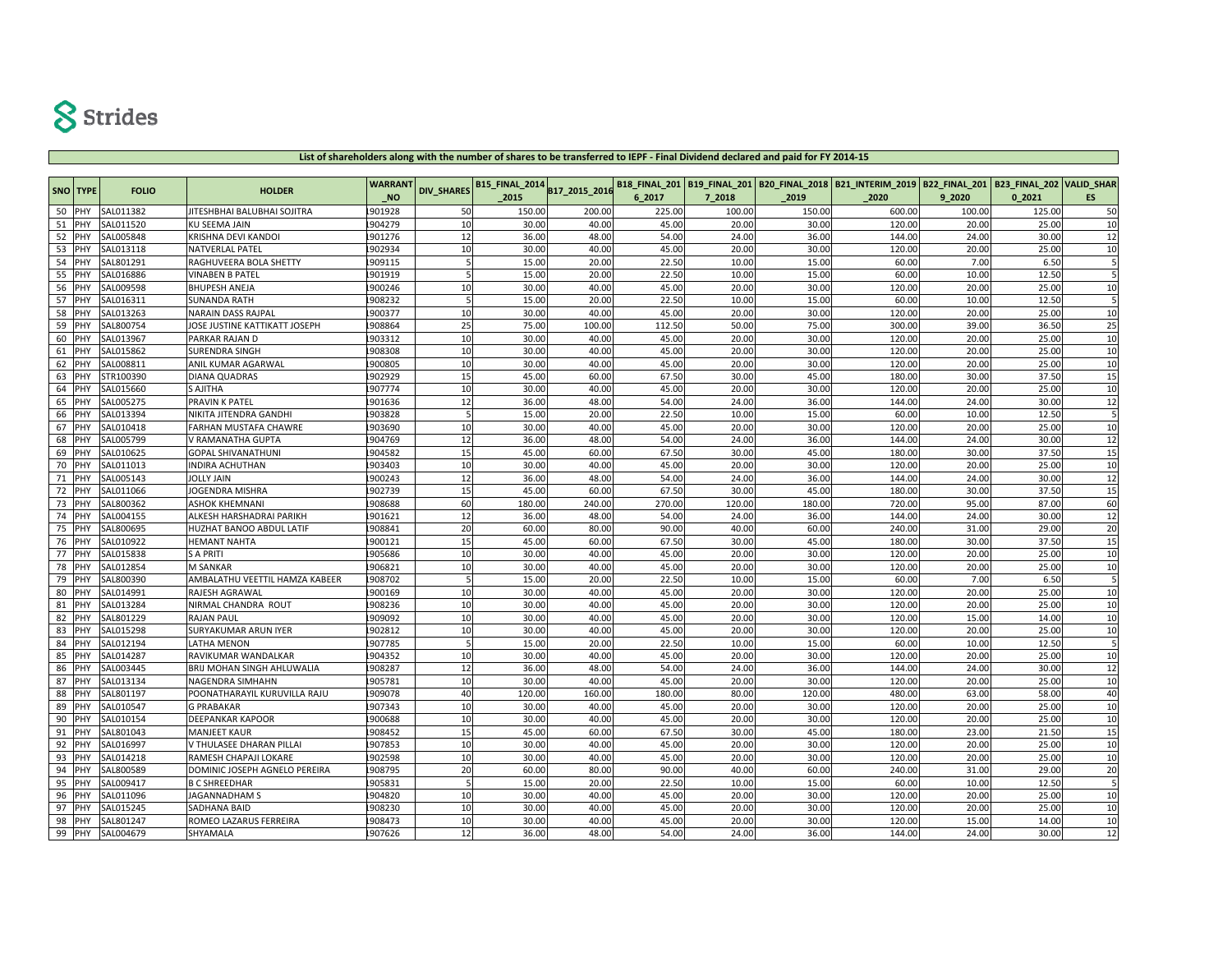|                   |              |                                | <b>WARRANT</b> |                   | B15_FINAL_2014 B17_2015_2016 |        |        |        |        | B18_FINAL_201 B19_FINAL_201 B20_FINAL_2018 B21_INTERIM_2019 B22_FINAL_201 B23_FINAL_202 VALID_SHAR |        |       |    |
|-------------------|--------------|--------------------------------|----------------|-------------------|------------------------------|--------|--------|--------|--------|----------------------------------------------------------------------------------------------------|--------|-------|----|
| SNO TYPE          | <b>FOLIO</b> | <b>HOLDER</b>                  | <b>NO</b>      | <b>DIV SHARES</b> | 2015                         |        | 6 2017 | 7 2018 | 2019   | 2020                                                                                               | 9 2020 | 02021 | ES |
| 100 PHY           | SAL800615    | <b>FAIZUDDIN INAMDAR</b>       | 908802         | 5                 | 15.00                        | 20.00  | 22.50  | 10.00  | 15.00  | 60.00                                                                                              | 7.00   | 6.50  |    |
| 101<br>PHY        | SAL006320    | RAM DATT DHAWAN                | 900406         | 12                | 36.00                        | 48.00  | 54.00  | 24.00  | 36.00  | 144.00                                                                                             | 24.00  | 30.00 | 12 |
| 102<br>PHY        | SAL800940    | <b>LEO DIAS</b>                | 908476         | 20                | 60.00                        | 80.00  | 90.00  | 40.00  | 60.00  | 240.00                                                                                             | 31.00  | 29.00 | 20 |
| 103<br>PHY        | SAL008262    | CHANDRAKANT H SANGHVI          | 906518         | 20                | 60.00                        | 80.00  | 90.00  | 40.00  | 60.00  | 240.00                                                                                             | 40.00  | 50.00 | 20 |
| 104<br>PHY        | SAL010558    | <b>GANGADHAR RAMPALLY</b>      | 904600         | 5                 | 15.00                        | 20.00  | 22.50  | 10.00  | 15.00  | 60.0                                                                                               | 10.00  | 12.50 |    |
| 105<br>PHY        | SAL012666    | <b>MANISHA JAIN</b>            | 901230         | 5                 | 15.00                        | 20.00  | 22.50  | 10.00  | 15.00  | 60.00                                                                                              | 10.00  | 12.50 |    |
| 106<br>PHY        | SAL011140    | J SAKUNTALA                    | 907135         | 5                 | 15.00                        | 20.00  | 22.50  | 10.00  | 15.00  | 60.00                                                                                              | 10.00  | 12.50 |    |
| 107<br>PHY        | SAL013409    | N GOKULAKRISHNAN               | 907324         |                   | 15.00                        | 20.00  | 22.50  | 10.00  | 15.00  | 60.00                                                                                              | 10.00  | 12.50 |    |
| 108<br>PHY        | SAL010176    | <b>DIPAK CHOPRA</b>            | 900289         | 10                | 30.00                        | 40.00  | 45.00  | 20.00  | 30.00  | 120.0                                                                                              | 20.00  | 25.00 | 10 |
| 109<br>PHY        | SAL014619    | RAJENDRA PRASAD SINGH          | 908302         | 10                | 30.00                        | 40.00  | 45.00  | 20.00  | 30.00  | 120.0                                                                                              | 20.00  | 25.00 | 10 |
| 110<br>PHY        | SAL800371    | ASHWIN KUMAR MUGATLAL PANDYA   | 908691         | 20                | 60.00                        | 80.00  | 90.00  | 40.00  | 60.00  | 240.0                                                                                              | 31.00  | 29.00 | 20 |
| 111 PHY           | SAL008806    | <b>ABHAY GANDHI</b>            | 903866         | 10                | 30.00                        | 40.00  | 45.00  | 20.00  | 30.00  | 120.00                                                                                             | 20.00  | 25.00 | 10 |
| 112 PHY           | SAL800391    | AMBALATHU VEETTIL HAMZA ASHQAF | 908703         | 10                | 30.00                        | 40.00  | 45.00  | 20.00  | 30.00  | 120.00                                                                                             | 15.00  | 14.00 | 10 |
| 113<br>PHY        | SAL012984    | M. MUTHU GOVINDAN              | 907026         |                   | 15.00                        | 20.00  | 22.50  | 10.00  | 15.00  | 60.00                                                                                              | 10.00  | 12.50 |    |
| 114<br>PHY        | SAL004620    | <b>IMRAN AHMED</b>             | 906108         | 12                | 36.00                        | 48.00  | 54.00  | 24.00  | 36.00  | 144.00                                                                                             | 24.00  | 30.00 | 12 |
| 115<br>PHY        | SAL015368    | <b>SUNIL GANDHI</b>            | 903867         | 10                | 30.00                        | 40.00  | 45.00  | 20.00  | 30.00  | 120.0                                                                                              | 20.00  | 25.00 | 10 |
| 116 PHY           | SAL013308    | NIRMAL JIT JOSHI               | 900655         | 10                | 30.00                        | 40.00  | 45.00  | 20.00  | 30.00  | 120.00                                                                                             | 20.00  | 25.00 | 10 |
| 117 PHY           | SAL016179    | <b>SHEELA E BRITTO</b>         | 902814         | 5                 | 15.00                        | 20.00  | 22.50  | 10.00  | 15.00  | 60.0                                                                                               | 10.00  | 12.50 |    |
| 118<br>PHY        | SAL014727    | RAMESH T ISRANI                | 906416         | 10                | 30.00                        | 40.00  | 45.00  | 20.00  | 30.00  | 120.00                                                                                             | 20.00  | 25.00 | 10 |
| 119<br><b>PHY</b> | SAL016379    | SHANKARANARAYANA BHAT P        | 906064         | 10                | 30.00                        | 40.00  | 45.00  | 20.00  | 30.00  | 120.00                                                                                             | 20.00  | 25.00 | 10 |
| 120<br><b>PHY</b> | SAL800866    | <b>KULDIP SINGH</b>            | 908919         | 35                | 105.00                       | 140.00 | 157.50 | 70.00  | 105.00 | 420.0                                                                                              | 55.00  | 50.50 | 35 |
| 121<br>PHY        | SAL009049    | A NAGARAJA                     | 905998         | 10                | 30.00                        | 40.00  | 45.00  | 20.00  | 30.00  | 120.00                                                                                             | 20.00  | 25.00 | 10 |
| 122<br>PHY        | SAL010251    | DHARAMPAL YADAV                | 900515         | 5                 | 15.00                        | 20.00  | 22.50  | 10.00  | 15.00  | 60.0                                                                                               | 10.00  | 12.50 |    |
| 123<br>PHY        | SAL800768    | <b>JAGDISH A BORATE</b>        | 908873         | 10                | 30.00                        | 40.00  | 45.00  | 20.00  | 30.00  | 120.00                                                                                             | 15.00  | 14.00 | 10 |
| 124<br>PHY        | SAL009473    | <b>BABITA SARAWGI</b>          | 908252         | 10                | 30.00                        | 40.00  | 45.00  | 20.00  | 30.00  | 120.00                                                                                             | 20.00  | 25.00 | 10 |
| 125<br>PHY        | SAL012775    | <b>MATHEWS DANIEL</b>          | 907954         | 5                 | 15.00                        | 20.00  | 22.50  | 10.00  | 15.0   | 60.0                                                                                               | 10.00  | 12.50 |    |
| 126 PHY           | SAL012328    | <b>MADHUKAR NIKAM</b>          | 900138         | 5                 | 15.00                        | 20.00  | 22.50  | 10.00  | 15.00  | 60.00                                                                                              | 10.00  | 12.50 |    |
| 127<br><b>PHY</b> | SAL012479    | <b>MOHAN V</b>                 | 907363         | 15                | 45.00                        | 60.00  | 67.50  | 30.00  | 45.00  | 180.00                                                                                             | 30.00  | 37.50 | 15 |
| 128 PHY           | SAL800750    | JITENDER KALRA                 | 908460         | 20                | 60.00                        | 80.00  | 90.00  | 40.00  | 60.00  | 240.00                                                                                             | 31.00  | 29.00 | 20 |
| 129 PHY           | SAL801119    | OM PRAKASH VIG                 | 909037         | 10                | 30.00                        | 40.00  | 45.00  | 20.00  | 30.00  | 120.0                                                                                              | 15.00  | 14.00 | 10 |
| 130 PHY           | SAL801350    | SUNDARAM SANTHANAM IYER        | 908487         | 10                | 30.00                        | 40.00  | 45.00  | 20.00  | 30.00  | 120.00                                                                                             | 15.00  | 14.00 | 10 |
| 131 PHY           | SAL016088    | SHABNAM                        | 900881         | 5                 | 15.00                        | 20.00  | 22.50  | 10.00  | 15.00  | 60.00                                                                                              | 10.00  | 12.50 |    |
| 132<br><b>PHY</b> | SAL013103    | NARESHBHAI SAMJIBHAI THUMMAR   | 902101         | 5                 | 15.00                        | 20.00  | 22.50  | 10.00  | 15.00  | 60.00                                                                                              | 10.00  | 12.50 |    |
| 133<br>PHY        | SAL005574    | VIVEKANAND M WAGLE             | 906279         | 12                | 36.00                        | 48.00  | 54.00  | 24.00  | 36.00  | 144.00                                                                                             | 24.00  | 30.00 | 12 |
| 134<br>PHY        | SAL003908    | VILAS D OSWAI                  | 903821         | 12                | 36.00                        | 48.00  | 54.00  | 24.00  | 36.00  | 144.0                                                                                              | 24.00  | 30.00 | 12 |
| 135<br>PHY        | SAL012959    | <b>MANISH JAIN</b>             | 904294         | 5                 | 15.00                        | 20.00  | 22.50  | 10.00  | 15.00  | 60.00                                                                                              | 10.00  | 12.50 |    |
| 136<br>PHY        | SAL016767    | <b>UMA SELVI</b>               | 907028         | 5                 | 15.00                        | 20.00  | 22.50  | 10.00  | 15.00  | 60.0                                                                                               | 10.00  | 12.50 |    |
| 137<br>PHY        | SAL800397    | ALUMMOOTTIL JOSEPH GEORGE      | 908705         | 5                 | 15.00                        | 20.00  | 22.50  | 10.00  | 15.00  | 60.0                                                                                               | 7.00   | 6.50  |    |
| 138 PHY           | SAL015340    | <b>SWAMY RAO PADAKI</b>        | 905818         | 10                | 30.00                        | 40.00  | 45.00  | 20.00  | 30.00  | 120.00                                                                                             | 20.00  | 25.00 | 10 |
| 139<br>PHY        | SAL800081    | <b>RAJU VARGHESE</b>           | 908640         | 50                | 150.00                       | 200.00 | 225.00 | 100.00 | 150.00 | 600.00                                                                                             | 79.00  | 73.00 | 50 |
| 140<br>PHY        | SAL801346    | <b>SUNU SABU KURIAN</b>        | 909135         | 10                | 30.00                        | 40.00  | 45.00  | 20.00  | 30.00  | 120.00                                                                                             | 15.00  | 14.00 | 10 |
| 141<br>PHY        | SAL012392    | <b>MADHU MITTAI</b>            | 908353         | 10                | 30.00                        | 40.00  | 45.00  | 20.00  | 30.00  | 120.00                                                                                             | 20.00  | 25.00 | 10 |
| 142<br>PHY        | SAL004344    | SMITA RATILAL PATEL            | 901713         | 12                | 36.00                        | 48.00  | 54.00  | 24.00  | 36.00  | 144.00                                                                                             | 24.00  | 30.00 | 12 |
| 143<br>PHY        | SAL008277    | DHARAMPAL YADAV                | 900514         | 5                 | 15.00                        | 20.00  | 22.50  | 10.00  | 15.00  | 60.00                                                                                              | 10.00  | 12.50 |    |
| 144<br>PHY        | SAL008687    | <b>ASHUTOSH RAHANE</b>         | 903811         | 15                | 45.00                        | 60.00  | 67.50  | 30.00  | 45.00  | 180.00                                                                                             | 30.00  | 37.50 | 15 |
| 145<br>PHY        | SAL009919    | CHAKKARAMAKKAL ANTANY JOSE     | 908597         | 10                | 30.00                        | 40.00  | 45.00  | 20.00  | 30.00  | 120.00                                                                                             | 20.00  | 25.00 | 10 |
| 146<br>PHY        | SAL010064    | <b>DEVILABEN DALAI</b>         | 901812         | 5                 | 15.00                        | 20.00  | 22.50  | 10.00  | 15.00  | 60.0                                                                                               | 10.00  | 12.50 |    |
| 147<br>PHY        | SAL004486    | LAKSHMI DUGGI                  | 904885         | 12                | 36.00                        | 48.00  | 54.00  | 24.00  | 36.00  | 144.00                                                                                             | 24.00  | 30.00 | 12 |
| 148 PHY           | SAL008368    | <b>KARUNAKARAN TV</b>          | 907611         | 15                | 45.00                        | 60.00  | 67.50  | 30.00  | 45.00  | 180.00                                                                                             | 30.00  | 37.50 | 15 |
| 149 PHY           | SAL009133    | APPU KUTTAN MOHAN KUMAR        | 908021         | 5                 | 15.00                        | 20.00  | 22.50  | 10.00  | 15.00  | 60.00                                                                                              | 10.00  | 12.50 |    |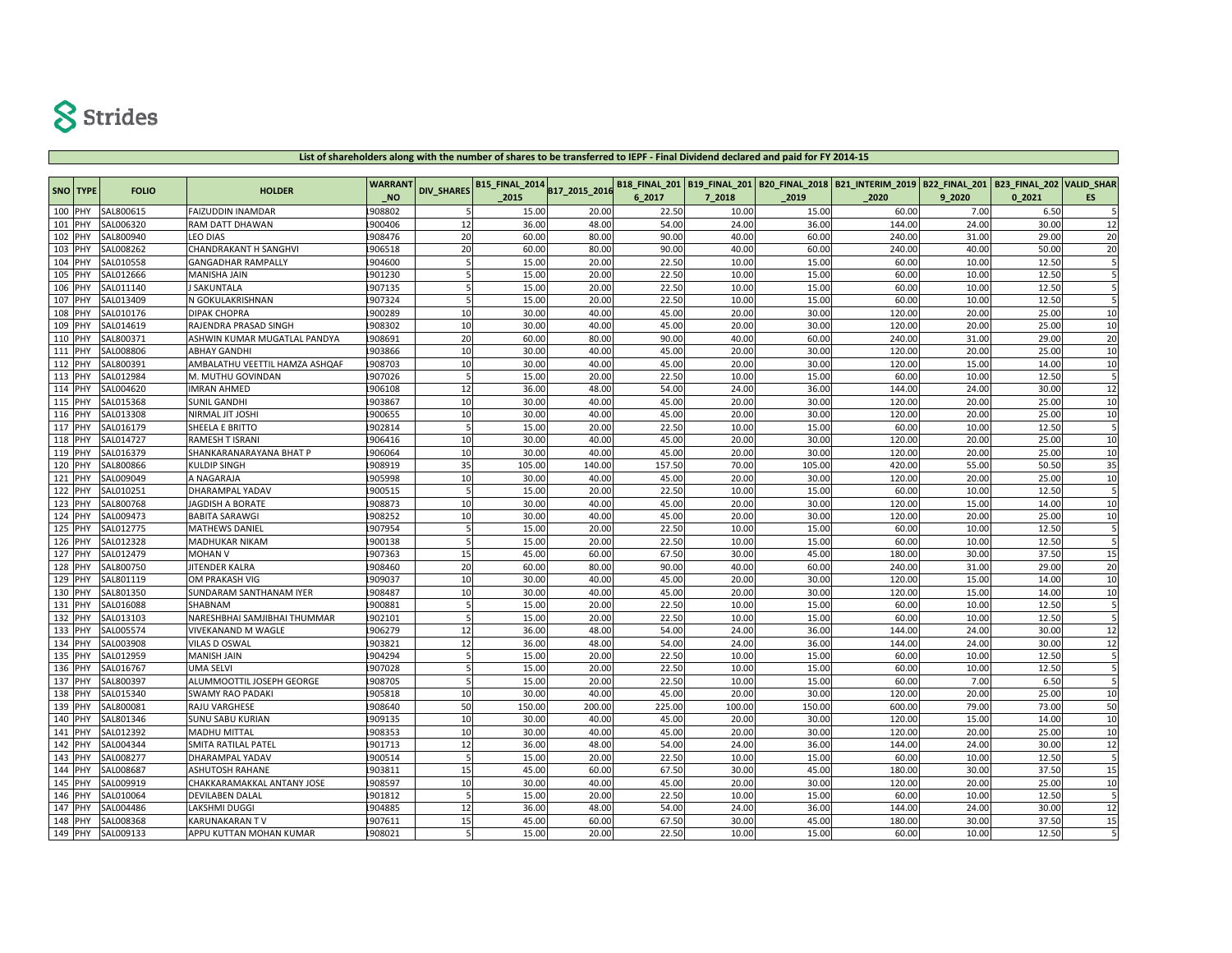|         |                    |              |                                     | <b>WARRANT</b> |                   | B15_FINAL_2014 B17_2015_2016 |        |        |        |       | B18_FINAL_201 B19_FINAL_201 B20_FINAL_2018 B21_INTERIM_2019 B22_FINAL_201 B23_FINAL_202 VALID_SHAR |        |       |     |
|---------|--------------------|--------------|-------------------------------------|----------------|-------------------|------------------------------|--------|--------|--------|-------|----------------------------------------------------------------------------------------------------|--------|-------|-----|
|         | SNO TYPE           | <b>FOLIO</b> | <b>HOLDER</b>                       | <b>NO</b>      | <b>DIV SHARES</b> | 2015                         |        | 6 2017 | 7 2018 | 2019  | 2020                                                                                               | 9 2020 | 02021 | ES. |
|         | 150 PHY            | SAL010210    | <b>DALIT SINGH SODHI</b>            | 900657         | 10                | 30.00                        | 40.00  | 45.00  | 20.00  | 30.00 | 120.00                                                                                             | 20.00  | 25.00 | 10  |
|         | 151 PHY            | SAL100394    | R PARIMALA                          | 907392         | 5                 | 15.00                        | 20.00  | 22.50  | 10.00  | 15.00 | 60.00                                                                                              | 10.00  | 12.50 |     |
|         | <b>152 PHY</b>     | SAL014782    | ROOPA CHEEMA                        | 900165         | 10                | 30.00                        | 40.00  | 45.00  | 20.00  | 30.00 | 120.00                                                                                             | 20.00  | 25.00 | 10  |
| 153     | <b>PHY</b>         | SAL015418    | <b>SHAKUNTLA DEVI</b>               | 900994         | 10                | 30.00                        | 40.00  | 45.00  | 20.00  | 30.00 | 120.00                                                                                             | 20.00  | 25.00 | 10  |
| 154 PHY |                    | SAL015787    | SANGEETA CHELLANI                   | 900310         | 10                | 30.00                        | 40.00  | 45.00  | 20.00  | 30.00 | 120.0                                                                                              | 20.00  | 25.00 | 10  |
|         | 155 PHY            | SAL011960    | K V RAVINDRAN                       | 907633         | 5                 | 15.00                        | 20.00  | 22.50  | 10.00  | 15.00 | 60.00                                                                                              | 10.00  | 12.50 |     |
| 156 PHY |                    | SAL017129    | V JAYASHRI                          | 906567         | 15                | 45.00                        | 60.00  | 67.50  | 30.00  | 45.00 | 180.00                                                                                             | 30.00  | 37.50 | 15  |
|         | <b>157 PHY</b>     | SAL800967    | M M GEORGE                          | 908502         | 10                | 30.00                        | 40.00  | 45.00  | 20.00  | 30.00 | 120.00                                                                                             | 15.00  | 14.00 | 10  |
| 158 PHY |                    | SAL017180    | V RAMKUMAR                          | 907489         |                   | 15.00                        | 20.00  | 22.50  | 10.00  | 15.00 | 60.0                                                                                               | 10.00  | 12.50 |     |
| 159 PHY |                    | SAL009731    | <b>BIREN MEHTA</b>                  | 903164         | 10                | 30.00                        | 40.00  | 45.00  | 20.00  | 30.00 | 120.0                                                                                              | 20.00  | 25.00 | 10  |
|         | 160 PHY            | SAL800373    | ATUL KUMAR MUGATLAL PANDYA          | 908693         | 10                | 30.00                        | 40.00  | 45.00  | 20.00  | 30.00 | 120.0                                                                                              | 15.00  | 14.00 | 10  |
| 161 PHY |                    | SAL801581    |                                     | 909244         | 20                | 60.00                        | 80.00  | 90.00  | 40.00  | 60.00 | 240.00                                                                                             | 31.00  | 29.00 | 20  |
|         |                    |              | VENKATESULU YUVARAJ                 |                |                   |                              |        |        |        |       |                                                                                                    |        |       |     |
|         | 162 PHY            | SAL008411    | MUNI CHANDRA REDDY PICHANAIDU PALLI | 904721         | 10                | 30.00                        | 40.00  | 45.00  | 20.00  | 30.00 | 120.00                                                                                             | 20.00  | 25.00 | 10  |
| 163 PHY |                    | SAL015528    | <b>SRINIVAS NALLA</b>               | 904549         | 5                 | 15.00                        | 20.00  | 22.50  | 10.00  | 15.00 | 60.00                                                                                              | 10.00  | 12.50 |     |
| 164     | <b>PHY</b>         | SAL008297    | <b>GIRIJA M S ENGINEER</b>          | 906509         | 10                | 30.00                        | 40.00  | 45.00  | 20.00  | 30.00 | 120.0                                                                                              | 20.00  | 25.00 | 10  |
| 165 PHY |                    | SAL011531    | KUSUMA KUMARI YERRAMILLI            | 904440         | 10                | 30.00                        | 40.00  | 45.00  | 20.00  | 30.00 | 120.00                                                                                             | 20.00  | 25.00 | 10  |
|         | 166 PHY            | SAL005022    | SANTOSH AGARWAL                     | 908134         | 12                | 36.00                        | 48.00  | 54.00  | 24.00  | 36.00 | 144.00                                                                                             | 24.00  | 30.00 | 12  |
|         | 167 PHY            | SAL017168    | V KAMAL KUMAR JAIN                  | 907043         |                   | 15.00                        | 20.00  | 22.50  | 10.00  | 15.00 | 60.00                                                                                              | 10.00  | 12.50 |     |
| 168 PHY |                    | SAL012007    | KAMAL KISHORE MAKKAD                | 904636         |                   | 15.00                        | 20.00  | 22.50  | 10.00  | 15.00 | 60.00                                                                                              | 10.00  | 12.50 |     |
| 169     | PHY                | SAL013955    | P KRISHNAMOORTHY                    | 907428         |                   | 15.00                        | 20.00  | 22.50  | 10.00  | 15.00 | 60.00                                                                                              | 10.00  | 12.50 |     |
|         | 170 PHY            | SAL800465    | <b>ARAKAL OUSEPH GEORGE</b>         | 908497         | 30                | 90.00                        | 120.00 | 135.00 | 60.00  | 90.00 | 360.00                                                                                             | 47.00  | 43.00 | 30  |
|         | 171 PHY            | SAL016958    | <b>VIJAYA K</b>                     | 904498         | 10                | 30.00                        | 40.00  | 45.00  | 20.00  | 30.00 | 120.00                                                                                             | 20.00  | 25.00 | 10  |
| 172 PHY |                    | SAL800969    | MANUEL C I RODRIGUES                | 908959         | 10                | 30.00                        | 40.00  | 45.00  | 20.00  | 30.00 | 120.00                                                                                             | 15.00  | 14.00 | 10  |
| 173 PHY |                    | SAL100351    | SHASHI BAJAJ                        | 908602         | 12                | 36.00                        | 48.00  | 54.00  | 24.00  | 36.00 | 144.00                                                                                             | 24.00  | 30.00 | 12  |
| 174 PHY |                    | SAL006088    | VENKATESWAR RAO CHEKKA              | 905055         | 12                | 36.00                        | 48.00  | 54.00  | 24.00  | 36.00 | 144.0                                                                                              | 24.00  | 30.00 | 12  |
|         | 175 PHY            | SAL016431    | SANJAY H AJMERA                     | 908549         | 5                 | 15.00                        | 20.00  | 22.50  | 10.00  | 15.00 | 60.00                                                                                              | 10.00  | 12.50 |     |
|         | 176 PHY            | SAL005719    | V S MADHU SUDHANA RAO SINGAMSETTY   | 905127         | 12                | 36.00                        | 48.00  | 54.00  | 24.00  | 36.00 | 144.00                                                                                             | 24.00  | 30.00 | 12  |
| 177 PHY |                    | SAL008937    | <b>ANNIE VARGHESE</b>               | 902821         | 10                | 30.00                        | 40.00  | 45.00  | 20.00  | 30.00 | 120.00                                                                                             | 20.00  | 25.00 | 10  |
| 178     | PHY                | SAL014571    | RAMESH KUMAR C H                    | 904524         | 20                | 60.00                        | 80.00  | 90.00  | 40.00  | 60.00 | 240.00                                                                                             | 40.00  | 50.00 | 20  |
| 179 PHY |                    | SAL013418    | <b>NAGU SINGH THAKUR</b>            | 904259         | 20                | 60.00                        | 80.00  | 90.00  | 40.00  | 60.00 | 240.00                                                                                             | 40.00  | 50.00 | 20  |
|         | 180 PHY            | SAL015957    | SUDHA A WARRIER                     | 902688         | 10                | 30.00                        | 40.00  | 45.00  | 20.00  | 30.00 | 120.00                                                                                             | 20.00  | 25.00 | 10  |
|         | 181 PHY            | SAL002819    | SURESH CHENDRA GUPTA                | 901148         | 12                | 36.00                        | 48.00  | 54.00  | 24.00  | 36.00 | 144.00                                                                                             | 24.00  | 30.00 | 12  |
|         | 182 PHY            | SAL016330    | S SOLAIAPPAN                        | 906573         |                   | 15.00                        | 20.00  | 22.50  | 10.00  | 15.00 | 60.00                                                                                              | 10.00  | 12.50 |     |
| 183     | PHY                | SAL801481    | <b>THAMPY GEORGE</b>                | 909197         | 10                | 30.00                        | 40.00  | 45.00  | 20.00  | 30.00 | 120.00                                                                                             | 15.00  | 14.00 | 10  |
| 184 PHY |                    | SAL009973    | C NANDAN                            | 904771         |                   | 15.00                        | 20.00  | 22.50  | 10.00  | 15.00 | 60.00                                                                                              | 10.00  | 12.50 |     |
|         | 185 PHY            | SAL801024    | MOHAN MARTIN GOKAVI                 | 908990         |                   | 15.00                        | 20.00  | 22.50  | 10.00  | 15.00 | 60.00                                                                                              | 7.00   | 6.50  |     |
|         | 186 PHY            | SAL800712    | JITENDRA KUMAR MUGATLAL PANDYA      | 908848         | 20                | 60.00                        | 80.00  | 90.00  | 40.00  | 60.00 | 240.00                                                                                             | 31.00  | 29.00 | 20  |
| 187 PHY |                    | SAL013712    | P SUNDARA RAJAN                     | 906914         |                   | 15.00                        | 20.00  | 22.50  | 10.00  | 15.00 | 60.0                                                                                               | 10.00  | 12.50 |     |
| 188 PHY |                    | SAL016202    | <b>SUNDARAM G</b>                   | 907011         |                   | 15.00                        | 20.00  | 22.50  | 10.00  | 15.00 | 60.00                                                                                              | 10.00  | 12.50 |     |
| 189 PHY |                    | SAL008273    | DEENA C SANGHVI                     | 906519         | 20                | 60.00                        | 80.00  | 90.00  | 40.00  | 60.00 | 240.00                                                                                             | 40.00  | 50.00 | 20  |
|         | 190 PHY            | SAL008284    | E V MOHAN                           | 907744         | 10                | 30.00                        | 40.00  | 45.00  | 20.00  | 30.00 | 120.00                                                                                             | 20.00  | 25.00 | 10  |
|         | 191 PHY            |              |                                     |                | 12                |                              |        | 54.00  |        |       |                                                                                                    |        |       | 12  |
|         | 192 PHY            | SAL003193    | R GURU PRAKASH                      | 905351         |                   | 36.00                        | 48.00  | 45.00  | 24.00  | 36.00 | 144.00                                                                                             | 24.00  | 30.00 |     |
|         |                    | SAL800950    | M P ASHRAF                          | 908491         | 10                | 30.00                        | 40.00  |        | 20.00  | 30.00 | 120.0                                                                                              | 15.00  | 14.00 | 10  |
| 193     | <b>PHY</b>         | SAL013273    | N K SHARMA                          | 900347         | 10                | 30.00                        | 40.00  | 45.00  | 20.00  | 30.00 | 120.00                                                                                             | 20.00  | 25.00 | 10  |
| 194 PHY |                    | SAL011060    | JEETU MANSHANI                      | 902261         | 15<br>5           | 45.00                        | 60.00  | 67.50  | 30.00  | 45.00 | 180.0                                                                                              | 30.00  | 37.50 | 15  |
| 195     | PHY                | SAL012456    | M ANBU SELVI                        | 907504         |                   | 15.00                        | 20.00  | 22.50  | 10.00  | 15.00 | 60.00                                                                                              | 10.00  | 12.50 |     |
|         | 196 PHY<br>197 PHY | SAL016803    | <b>VINAY SINGH SHRIMAL</b>          | 903990         | 15                | 45.00                        | 60.00  | 67.50  | 30.00  | 45.00 | 180.00                                                                                             | 30.00  | 37.50 | 15  |
|         |                    | SAL010979    | <b>IOBAL BHATI</b>                  | 903536         | 10                | 30.00                        | 40.00  | 45.00  | 20.00  | 30.00 | 120.00                                                                                             | 20.00  | 25.00 | 10  |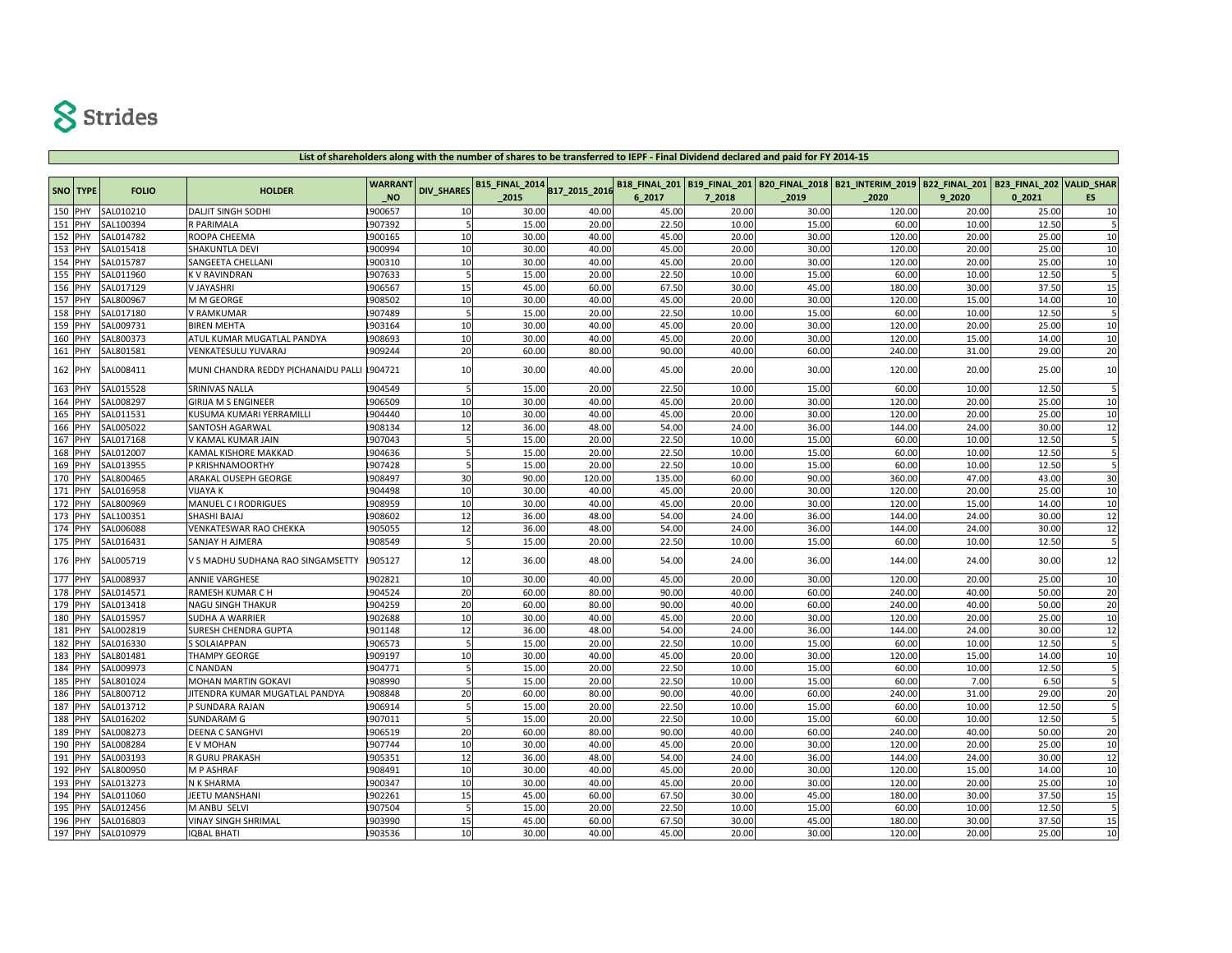| B18_FINAL_201 B19_FINAL_201 B20_FINAL_2018 B21_INTERIM_2019 B22_FINAL_201 B23_FINAL_202 VALID_SHAR<br><b>WARRANT</b><br>B15_FINAL_2014 B17_2015_2016<br><b>DIV_SHARES</b><br>SNO TYPE<br><b>FOLIO</b><br><b>HOLDER</b><br>2015<br>2019<br>9 2020<br>02021<br>ES.<br><b>NO</b><br>6_2017<br>7 2018<br>2020<br>909175<br>198<br>PHY<br>SAL801430<br><b>SACHIN VIG</b><br>45.00<br>14.00<br>10<br>30.00<br>40.00<br>20.00<br>30.00<br>120.00<br>15.00<br>10<br>9.00<br>199 PHY<br>SAL004033<br>RUSHABH K SHAH<br>902104<br>6.00<br>8.00<br>4.00<br>6.00<br>24.00<br>4.00<br>5.00<br>$\overline{2}$<br>200 PHY<br>SAL005483<br>904921<br>12<br>36.00<br>54.00<br>36.00<br>144.00<br>24.00<br>12<br>SASIKALA GUNDA<br>48.00<br>24.00<br>30.00<br>201<br>22.50<br>60.00<br>PHY<br>SAL012925<br>M SAROJA<br>907069<br>5<br>15.00<br>20.00<br>10.00<br>15.00<br>10.00<br>12.50<br>202<br>908012<br>10<br>30.00<br>30.00<br>120.00<br>20.00<br>25.00<br>10<br>PHY<br>SAL010084<br>DEEPA RADHAKRISHNAN<br>40.00<br>45.00<br>20.00<br>203<br>PHY<br>SAL800372<br>ANIL KUMAR MUGATLAL PANDYA<br>908692<br>10<br>30.00<br>40.00<br>45.00<br>20.00<br>30.00<br>120.00<br>15.00<br>14.00<br>10<br>204<br>900504<br>30.00<br>45.00<br>120.00<br>25.00<br>10<br>PHY<br>SAL013835<br>10<br>40.00<br>20.00<br>30.00<br>20.00<br>PURAN CHAND JOSHI<br>12<br>905169<br>12<br>205<br>PHY<br>SAL003167<br>N RAMESH BABU<br>36.00<br>48.00<br>54.00<br>24.00<br>36.00<br>144.00<br>24.00<br>30.00<br>10<br>206<br>SAL801107<br>909031<br>10<br>30.00<br>45.00<br>20.00<br>30.00<br>120.00<br>15.00<br>14.00<br>PHY<br><b>NEELAM VIG</b><br>40.00<br>50<br>207<br>PHY<br>SAL009192<br>900777<br>50<br>150.00<br>200.00<br>225.00<br>100.00<br>150.00<br>600.00<br>100.00<br>125.00<br><b>AMARJEET SINGH</b><br>12<br>208<br>PHY<br>SAL003155<br>SURYANARAYANA REDDY GANGIREDDY<br>900063<br>12<br>36.00<br>48.00<br>54.00<br>24.00<br>36.00<br>144.00<br>24.00<br>30.00<br>10<br>209<br>PHY<br>SAL008767<br>904229<br>10<br>30.00<br>45.00<br>20.00<br>30.00<br>120.00<br>20.00<br>25.00<br><b>AJAY JAIN</b><br>40.00<br>15<br>SAL009406<br>1903189<br>15<br>45.00<br>67.50<br>45.00<br>180.00<br>37.50<br>210 PHY<br><b>BISWA NATH MUKHERJEE</b><br>60.00<br>30.00<br>30.00<br>230<br>230<br>575.00<br>211<br>PHY<br>SAL100453<br>907262<br>690.00<br>920.00<br>1035.00<br>460.00<br>690.00<br>2760.00<br>460.00<br>DR. SHANTHI. E<br>212<br>PHY<br>SAL004506<br>905208<br>12<br>36.00<br>36.00<br>144.00<br>30.00<br>12<br><b>G A RAMACHANDRA</b><br>48.00<br>54.00<br>24.00<br>24.00<br>213<br>PHY<br>SAL013023<br>900511<br>15.00<br>22.50<br>15.00<br>60.00<br>10.00<br>12.50<br><b>MANGE RAM GUPTA</b><br>5<br>20.00<br>10.00<br>214<br><b>IPHY</b><br>SAL013667<br>907987<br>15.00<br>20.00<br>22.50<br>10.00<br>15.00<br>60.00<br>10.00<br>12.50<br>P THOMAS LUKOSE<br>5<br>36.00<br>215<br><b>PHY</b><br>SAL003549<br>RAHUL N PATEL<br>901576<br>12<br>48.00<br>54.00<br>24.00<br>36.00<br>144.00<br>24.00<br>30.00<br>12<br>20<br>20<br>90.00<br>216 PHY<br>SAL016637<br><b>T K BHANUMATHY</b><br>907827<br>60.00<br>80.00<br>40.00<br>60.00<br>240.00<br>40.00<br>50.00<br>217<br>15<br>15<br>PHY<br>SAL012017<br>900132<br>45.00<br>67.50<br>30.00<br>45.00<br>180.00<br>30.00<br>37.50<br>KRISHAN VYAS<br>60.00<br>20<br>20<br>218<br>PHY<br>SAL016418<br>SUSHIL KUMAR AGRAWAL<br>900998<br>60.00<br>80.00<br>90.00<br>40.00<br>60.00<br>240.00<br>40.00<br>50.00<br>10<br>219 PHY<br>30.00<br>SAL017223<br>900348<br>10<br>30.00<br>45.00<br>20.00<br>120.00<br>20.00<br>25.00<br><b>VIJAY MOHAN</b><br>40.00<br>12<br>220 PHY<br>SAL005148<br>900362<br>12<br>36.00<br>48.00<br>54.00<br>24.00<br>36.00<br>144.00<br>24.00<br>30.00<br>KRISHAN KUMAR ARORA<br>12<br>12<br>221<br>PHY<br>SAL005016<br>906402<br>36.00<br>48.00<br>54.00<br>24.00<br>36.00<br>144.00<br>24.00<br>30.00<br>VINAYAK RAJPUROHIT<br>15<br>222<br>SAL011061<br>903277<br>15<br>45.00<br>67.50<br>45.00<br>37.50<br>PHY<br>60.00<br>30.00<br>180.00<br>30.00<br>JETHALAL N CHHEDA<br>10<br>223<br>PHY<br>SAL800374<br>908694<br>10<br>30.00<br>45.00<br>20.00<br>30.00<br>120.00<br>15.00<br>14.00<br>AJAY KUMAR MUGATLAL PANDYA<br>40.00<br>12<br>224<br>PHY<br>36.00<br>54.00<br>36.00<br>144.00<br>30.00<br>SAL004621<br><b>OWAN AHMED</b><br>906109<br>12<br>48.00<br>24.00<br>24.00<br>15<br>225<br>903449<br>15<br>45.00<br>67.50<br>45.00<br>180.00<br>37.50<br>PHY<br>SAL010410<br>30.00<br>30.00<br>FAKHRUL HASAN RIZVI<br>60.00<br>62<br>901547<br>62<br>186.00<br>279.00<br>186.00<br>744.00<br>124.00<br>155.00<br>226<br>PHY<br>SAL001880<br><b>MEENA M DOSHI</b><br>248.00<br>124.00<br>227<br>10<br>PHY<br>SAL015821<br>900299<br>10<br>30.00<br>45.00<br>30.00<br>120.00<br>20.00<br>25.00<br><b>SUCHINT KAPUR</b><br>40.00<br>20.00<br>5<br>22.50<br>228<br>PHY<br>SAL016511<br><b>TRILOK NATH SINGH</b><br>902730<br>15.00<br>20.00<br>10.00<br>15.00<br>60.00<br>10.00<br>12.50<br>10<br>229<br>PHY<br>30.00<br>45.00<br>30.00<br>25.00<br>SAL013240<br>NAGESHWAR MAHATO<br>908334<br>10<br>40.00<br>20.00<br>120.00<br>20.00<br>230 PHY<br>902573<br>10 <sup>1</sup><br>30.00<br>45.00<br>30.00<br>120.00<br>25.00<br>10<br>SAL011886<br>40.00<br>20.00<br>20.00<br><b>KALA K PANICKER</b><br>231<br>PHY<br>SAL003999<br>901069<br>12<br>36.00<br>48.00<br>54.00<br>24.00<br>36.00<br>144.00<br>24.00<br>30.00<br>12<br>PUSHPA DEVI KHANDELWAL<br>22.50<br>232<br>SAL016136<br>908244<br>15.00<br>20.00<br>10.00<br>15.00<br>60.00<br>10.00<br>12.50<br>PHY<br>SASHANKA KABI SATPATHY<br>312<br>233<br>PHY<br>SAL800181<br>908661<br>312<br>936.00<br>1248.00<br>1404.00<br>624.00<br>936.00<br>3744.00<br>494.00<br>455.00<br><b>SEBASTIAN VARKEY</b><br>30.00<br>234<br>PHY<br>SAL800639<br>908813<br>10<br>40.00<br>45.00<br>20.00<br>30.00<br>120.00<br>15.00<br>14.00<br>10<br><b>GEORGE JOHN</b><br>22.50<br>235<br>PHY<br>SAL009220<br>903681<br>15.00<br>20.00<br>10.00<br>15.00<br>60.00<br>10.00<br>12.50<br>ANIL PRABHAKAR ARGEKAR<br>5<br>236<br>904011<br>15.00<br>22.50<br>10.00<br>15.00<br>60.00<br>12.50<br><b>IPHY</b><br>SAL016485<br><b>SAAD MUSTAFA TATLI</b><br>20.00<br>10.00<br>237<br>PHY<br>SAL009180<br>907008<br>5<br>15.00<br>22.50<br>15.00<br>12.50<br>A KANAKASENA RAO<br>20.00<br>10.00<br>60.00<br>10.00 |  |  |  |  |  |  |  |          |
|------------------------------------------------------------------------------------------------------------------------------------------------------------------------------------------------------------------------------------------------------------------------------------------------------------------------------------------------------------------------------------------------------------------------------------------------------------------------------------------------------------------------------------------------------------------------------------------------------------------------------------------------------------------------------------------------------------------------------------------------------------------------------------------------------------------------------------------------------------------------------------------------------------------------------------------------------------------------------------------------------------------------------------------------------------------------------------------------------------------------------------------------------------------------------------------------------------------------------------------------------------------------------------------------------------------------------------------------------------------------------------------------------------------------------------------------------------------------------------------------------------------------------------------------------------------------------------------------------------------------------------------------------------------------------------------------------------------------------------------------------------------------------------------------------------------------------------------------------------------------------------------------------------------------------------------------------------------------------------------------------------------------------------------------------------------------------------------------------------------------------------------------------------------------------------------------------------------------------------------------------------------------------------------------------------------------------------------------------------------------------------------------------------------------------------------------------------------------------------------------------------------------------------------------------------------------------------------------------------------------------------------------------------------------------------------------------------------------------------------------------------------------------------------------------------------------------------------------------------------------------------------------------------------------------------------------------------------------------------------------------------------------------------------------------------------------------------------------------------------------------------------------------------------------------------------------------------------------------------------------------------------------------------------------------------------------------------------------------------------------------------------------------------------------------------------------------------------------------------------------------------------------------------------------------------------------------------------------------------------------------------------------------------------------------------------------------------------------------------------------------------------------------------------------------------------------------------------------------------------------------------------------------------------------------------------------------------------------------------------------------------------------------------------------------------------------------------------------------------------------------------------------------------------------------------------------------------------------------------------------------------------------------------------------------------------------------------------------------------------------------------------------------------------------------------------------------------------------------------------------------------------------------------------------------------------------------------------------------------------------------------------------------------------------------------------------------------------------------------------------------------------------------------------------------------------------------------------------------------------------------------------------------------------------------------------------------------------------------------------------------------------------------------------------------------------------------------------------------------------------------------------------------------------------------------------------------------------------------------------------------------------------------------------------------------------------------------------------------------------------------------------------------------------------------------------------------------------------------------------------------------------------------------------------------------------------------------------------------------------------------------------------------------------------------------------------------------------------------------------------------------------------------------------------------------------------------------------------------------------------------------------------------------------------------------------------------------------------------------------------------------------------------------------------------------------------------------------------------------------------------------------------------------------------------------------------------------------------------------------------------------------------------------------------------------------------------|--|--|--|--|--|--|--|----------|
|                                                                                                                                                                                                                                                                                                                                                                                                                                                                                                                                                                                                                                                                                                                                                                                                                                                                                                                                                                                                                                                                                                                                                                                                                                                                                                                                                                                                                                                                                                                                                                                                                                                                                                                                                                                                                                                                                                                                                                                                                                                                                                                                                                                                                                                                                                                                                                                                                                                                                                                                                                                                                                                                                                                                                                                                                                                                                                                                                                                                                                                                                                                                                                                                                                                                                                                                                                                                                                                                                                                                                                                                                                                                                                                                                                                                                                                                                                                                                                                                                                                                                                                                                                                                                                                                                                                                                                                                                                                                                                                                                                                                                                                                                                                                                                                                                                                                                                                                                                                                                                                                                                                                                                                                                                                                                                                                                                                                                                                                                                                                                                                                                                                                                                                                                                                                                                                                                                                                                                                                                                                                                                                                                                                                                                                                                                                              |  |  |  |  |  |  |  |          |
|                                                                                                                                                                                                                                                                                                                                                                                                                                                                                                                                                                                                                                                                                                                                                                                                                                                                                                                                                                                                                                                                                                                                                                                                                                                                                                                                                                                                                                                                                                                                                                                                                                                                                                                                                                                                                                                                                                                                                                                                                                                                                                                                                                                                                                                                                                                                                                                                                                                                                                                                                                                                                                                                                                                                                                                                                                                                                                                                                                                                                                                                                                                                                                                                                                                                                                                                                                                                                                                                                                                                                                                                                                                                                                                                                                                                                                                                                                                                                                                                                                                                                                                                                                                                                                                                                                                                                                                                                                                                                                                                                                                                                                                                                                                                                                                                                                                                                                                                                                                                                                                                                                                                                                                                                                                                                                                                                                                                                                                                                                                                                                                                                                                                                                                                                                                                                                                                                                                                                                                                                                                                                                                                                                                                                                                                                                                              |  |  |  |  |  |  |  |          |
|                                                                                                                                                                                                                                                                                                                                                                                                                                                                                                                                                                                                                                                                                                                                                                                                                                                                                                                                                                                                                                                                                                                                                                                                                                                                                                                                                                                                                                                                                                                                                                                                                                                                                                                                                                                                                                                                                                                                                                                                                                                                                                                                                                                                                                                                                                                                                                                                                                                                                                                                                                                                                                                                                                                                                                                                                                                                                                                                                                                                                                                                                                                                                                                                                                                                                                                                                                                                                                                                                                                                                                                                                                                                                                                                                                                                                                                                                                                                                                                                                                                                                                                                                                                                                                                                                                                                                                                                                                                                                                                                                                                                                                                                                                                                                                                                                                                                                                                                                                                                                                                                                                                                                                                                                                                                                                                                                                                                                                                                                                                                                                                                                                                                                                                                                                                                                                                                                                                                                                                                                                                                                                                                                                                                                                                                                                                              |  |  |  |  |  |  |  |          |
|                                                                                                                                                                                                                                                                                                                                                                                                                                                                                                                                                                                                                                                                                                                                                                                                                                                                                                                                                                                                                                                                                                                                                                                                                                                                                                                                                                                                                                                                                                                                                                                                                                                                                                                                                                                                                                                                                                                                                                                                                                                                                                                                                                                                                                                                                                                                                                                                                                                                                                                                                                                                                                                                                                                                                                                                                                                                                                                                                                                                                                                                                                                                                                                                                                                                                                                                                                                                                                                                                                                                                                                                                                                                                                                                                                                                                                                                                                                                                                                                                                                                                                                                                                                                                                                                                                                                                                                                                                                                                                                                                                                                                                                                                                                                                                                                                                                                                                                                                                                                                                                                                                                                                                                                                                                                                                                                                                                                                                                                                                                                                                                                                                                                                                                                                                                                                                                                                                                                                                                                                                                                                                                                                                                                                                                                                                                              |  |  |  |  |  |  |  |          |
|                                                                                                                                                                                                                                                                                                                                                                                                                                                                                                                                                                                                                                                                                                                                                                                                                                                                                                                                                                                                                                                                                                                                                                                                                                                                                                                                                                                                                                                                                                                                                                                                                                                                                                                                                                                                                                                                                                                                                                                                                                                                                                                                                                                                                                                                                                                                                                                                                                                                                                                                                                                                                                                                                                                                                                                                                                                                                                                                                                                                                                                                                                                                                                                                                                                                                                                                                                                                                                                                                                                                                                                                                                                                                                                                                                                                                                                                                                                                                                                                                                                                                                                                                                                                                                                                                                                                                                                                                                                                                                                                                                                                                                                                                                                                                                                                                                                                                                                                                                                                                                                                                                                                                                                                                                                                                                                                                                                                                                                                                                                                                                                                                                                                                                                                                                                                                                                                                                                                                                                                                                                                                                                                                                                                                                                                                                                              |  |  |  |  |  |  |  |          |
|                                                                                                                                                                                                                                                                                                                                                                                                                                                                                                                                                                                                                                                                                                                                                                                                                                                                                                                                                                                                                                                                                                                                                                                                                                                                                                                                                                                                                                                                                                                                                                                                                                                                                                                                                                                                                                                                                                                                                                                                                                                                                                                                                                                                                                                                                                                                                                                                                                                                                                                                                                                                                                                                                                                                                                                                                                                                                                                                                                                                                                                                                                                                                                                                                                                                                                                                                                                                                                                                                                                                                                                                                                                                                                                                                                                                                                                                                                                                                                                                                                                                                                                                                                                                                                                                                                                                                                                                                                                                                                                                                                                                                                                                                                                                                                                                                                                                                                                                                                                                                                                                                                                                                                                                                                                                                                                                                                                                                                                                                                                                                                                                                                                                                                                                                                                                                                                                                                                                                                                                                                                                                                                                                                                                                                                                                                                              |  |  |  |  |  |  |  |          |
|                                                                                                                                                                                                                                                                                                                                                                                                                                                                                                                                                                                                                                                                                                                                                                                                                                                                                                                                                                                                                                                                                                                                                                                                                                                                                                                                                                                                                                                                                                                                                                                                                                                                                                                                                                                                                                                                                                                                                                                                                                                                                                                                                                                                                                                                                                                                                                                                                                                                                                                                                                                                                                                                                                                                                                                                                                                                                                                                                                                                                                                                                                                                                                                                                                                                                                                                                                                                                                                                                                                                                                                                                                                                                                                                                                                                                                                                                                                                                                                                                                                                                                                                                                                                                                                                                                                                                                                                                                                                                                                                                                                                                                                                                                                                                                                                                                                                                                                                                                                                                                                                                                                                                                                                                                                                                                                                                                                                                                                                                                                                                                                                                                                                                                                                                                                                                                                                                                                                                                                                                                                                                                                                                                                                                                                                                                                              |  |  |  |  |  |  |  |          |
|                                                                                                                                                                                                                                                                                                                                                                                                                                                                                                                                                                                                                                                                                                                                                                                                                                                                                                                                                                                                                                                                                                                                                                                                                                                                                                                                                                                                                                                                                                                                                                                                                                                                                                                                                                                                                                                                                                                                                                                                                                                                                                                                                                                                                                                                                                                                                                                                                                                                                                                                                                                                                                                                                                                                                                                                                                                                                                                                                                                                                                                                                                                                                                                                                                                                                                                                                                                                                                                                                                                                                                                                                                                                                                                                                                                                                                                                                                                                                                                                                                                                                                                                                                                                                                                                                                                                                                                                                                                                                                                                                                                                                                                                                                                                                                                                                                                                                                                                                                                                                                                                                                                                                                                                                                                                                                                                                                                                                                                                                                                                                                                                                                                                                                                                                                                                                                                                                                                                                                                                                                                                                                                                                                                                                                                                                                                              |  |  |  |  |  |  |  |          |
|                                                                                                                                                                                                                                                                                                                                                                                                                                                                                                                                                                                                                                                                                                                                                                                                                                                                                                                                                                                                                                                                                                                                                                                                                                                                                                                                                                                                                                                                                                                                                                                                                                                                                                                                                                                                                                                                                                                                                                                                                                                                                                                                                                                                                                                                                                                                                                                                                                                                                                                                                                                                                                                                                                                                                                                                                                                                                                                                                                                                                                                                                                                                                                                                                                                                                                                                                                                                                                                                                                                                                                                                                                                                                                                                                                                                                                                                                                                                                                                                                                                                                                                                                                                                                                                                                                                                                                                                                                                                                                                                                                                                                                                                                                                                                                                                                                                                                                                                                                                                                                                                                                                                                                                                                                                                                                                                                                                                                                                                                                                                                                                                                                                                                                                                                                                                                                                                                                                                                                                                                                                                                                                                                                                                                                                                                                                              |  |  |  |  |  |  |  |          |
|                                                                                                                                                                                                                                                                                                                                                                                                                                                                                                                                                                                                                                                                                                                                                                                                                                                                                                                                                                                                                                                                                                                                                                                                                                                                                                                                                                                                                                                                                                                                                                                                                                                                                                                                                                                                                                                                                                                                                                                                                                                                                                                                                                                                                                                                                                                                                                                                                                                                                                                                                                                                                                                                                                                                                                                                                                                                                                                                                                                                                                                                                                                                                                                                                                                                                                                                                                                                                                                                                                                                                                                                                                                                                                                                                                                                                                                                                                                                                                                                                                                                                                                                                                                                                                                                                                                                                                                                                                                                                                                                                                                                                                                                                                                                                                                                                                                                                                                                                                                                                                                                                                                                                                                                                                                                                                                                                                                                                                                                                                                                                                                                                                                                                                                                                                                                                                                                                                                                                                                                                                                                                                                                                                                                                                                                                                                              |  |  |  |  |  |  |  |          |
|                                                                                                                                                                                                                                                                                                                                                                                                                                                                                                                                                                                                                                                                                                                                                                                                                                                                                                                                                                                                                                                                                                                                                                                                                                                                                                                                                                                                                                                                                                                                                                                                                                                                                                                                                                                                                                                                                                                                                                                                                                                                                                                                                                                                                                                                                                                                                                                                                                                                                                                                                                                                                                                                                                                                                                                                                                                                                                                                                                                                                                                                                                                                                                                                                                                                                                                                                                                                                                                                                                                                                                                                                                                                                                                                                                                                                                                                                                                                                                                                                                                                                                                                                                                                                                                                                                                                                                                                                                                                                                                                                                                                                                                                                                                                                                                                                                                                                                                                                                                                                                                                                                                                                                                                                                                                                                                                                                                                                                                                                                                                                                                                                                                                                                                                                                                                                                                                                                                                                                                                                                                                                                                                                                                                                                                                                                                              |  |  |  |  |  |  |  |          |
|                                                                                                                                                                                                                                                                                                                                                                                                                                                                                                                                                                                                                                                                                                                                                                                                                                                                                                                                                                                                                                                                                                                                                                                                                                                                                                                                                                                                                                                                                                                                                                                                                                                                                                                                                                                                                                                                                                                                                                                                                                                                                                                                                                                                                                                                                                                                                                                                                                                                                                                                                                                                                                                                                                                                                                                                                                                                                                                                                                                                                                                                                                                                                                                                                                                                                                                                                                                                                                                                                                                                                                                                                                                                                                                                                                                                                                                                                                                                                                                                                                                                                                                                                                                                                                                                                                                                                                                                                                                                                                                                                                                                                                                                                                                                                                                                                                                                                                                                                                                                                                                                                                                                                                                                                                                                                                                                                                                                                                                                                                                                                                                                                                                                                                                                                                                                                                                                                                                                                                                                                                                                                                                                                                                                                                                                                                                              |  |  |  |  |  |  |  |          |
|                                                                                                                                                                                                                                                                                                                                                                                                                                                                                                                                                                                                                                                                                                                                                                                                                                                                                                                                                                                                                                                                                                                                                                                                                                                                                                                                                                                                                                                                                                                                                                                                                                                                                                                                                                                                                                                                                                                                                                                                                                                                                                                                                                                                                                                                                                                                                                                                                                                                                                                                                                                                                                                                                                                                                                                                                                                                                                                                                                                                                                                                                                                                                                                                                                                                                                                                                                                                                                                                                                                                                                                                                                                                                                                                                                                                                                                                                                                                                                                                                                                                                                                                                                                                                                                                                                                                                                                                                                                                                                                                                                                                                                                                                                                                                                                                                                                                                                                                                                                                                                                                                                                                                                                                                                                                                                                                                                                                                                                                                                                                                                                                                                                                                                                                                                                                                                                                                                                                                                                                                                                                                                                                                                                                                                                                                                                              |  |  |  |  |  |  |  |          |
|                                                                                                                                                                                                                                                                                                                                                                                                                                                                                                                                                                                                                                                                                                                                                                                                                                                                                                                                                                                                                                                                                                                                                                                                                                                                                                                                                                                                                                                                                                                                                                                                                                                                                                                                                                                                                                                                                                                                                                                                                                                                                                                                                                                                                                                                                                                                                                                                                                                                                                                                                                                                                                                                                                                                                                                                                                                                                                                                                                                                                                                                                                                                                                                                                                                                                                                                                                                                                                                                                                                                                                                                                                                                                                                                                                                                                                                                                                                                                                                                                                                                                                                                                                                                                                                                                                                                                                                                                                                                                                                                                                                                                                                                                                                                                                                                                                                                                                                                                                                                                                                                                                                                                                                                                                                                                                                                                                                                                                                                                                                                                                                                                                                                                                                                                                                                                                                                                                                                                                                                                                                                                                                                                                                                                                                                                                                              |  |  |  |  |  |  |  |          |
|                                                                                                                                                                                                                                                                                                                                                                                                                                                                                                                                                                                                                                                                                                                                                                                                                                                                                                                                                                                                                                                                                                                                                                                                                                                                                                                                                                                                                                                                                                                                                                                                                                                                                                                                                                                                                                                                                                                                                                                                                                                                                                                                                                                                                                                                                                                                                                                                                                                                                                                                                                                                                                                                                                                                                                                                                                                                                                                                                                                                                                                                                                                                                                                                                                                                                                                                                                                                                                                                                                                                                                                                                                                                                                                                                                                                                                                                                                                                                                                                                                                                                                                                                                                                                                                                                                                                                                                                                                                                                                                                                                                                                                                                                                                                                                                                                                                                                                                                                                                                                                                                                                                                                                                                                                                                                                                                                                                                                                                                                                                                                                                                                                                                                                                                                                                                                                                                                                                                                                                                                                                                                                                                                                                                                                                                                                                              |  |  |  |  |  |  |  |          |
|                                                                                                                                                                                                                                                                                                                                                                                                                                                                                                                                                                                                                                                                                                                                                                                                                                                                                                                                                                                                                                                                                                                                                                                                                                                                                                                                                                                                                                                                                                                                                                                                                                                                                                                                                                                                                                                                                                                                                                                                                                                                                                                                                                                                                                                                                                                                                                                                                                                                                                                                                                                                                                                                                                                                                                                                                                                                                                                                                                                                                                                                                                                                                                                                                                                                                                                                                                                                                                                                                                                                                                                                                                                                                                                                                                                                                                                                                                                                                                                                                                                                                                                                                                                                                                                                                                                                                                                                                                                                                                                                                                                                                                                                                                                                                                                                                                                                                                                                                                                                                                                                                                                                                                                                                                                                                                                                                                                                                                                                                                                                                                                                                                                                                                                                                                                                                                                                                                                                                                                                                                                                                                                                                                                                                                                                                                                              |  |  |  |  |  |  |  |          |
|                                                                                                                                                                                                                                                                                                                                                                                                                                                                                                                                                                                                                                                                                                                                                                                                                                                                                                                                                                                                                                                                                                                                                                                                                                                                                                                                                                                                                                                                                                                                                                                                                                                                                                                                                                                                                                                                                                                                                                                                                                                                                                                                                                                                                                                                                                                                                                                                                                                                                                                                                                                                                                                                                                                                                                                                                                                                                                                                                                                                                                                                                                                                                                                                                                                                                                                                                                                                                                                                                                                                                                                                                                                                                                                                                                                                                                                                                                                                                                                                                                                                                                                                                                                                                                                                                                                                                                                                                                                                                                                                                                                                                                                                                                                                                                                                                                                                                                                                                                                                                                                                                                                                                                                                                                                                                                                                                                                                                                                                                                                                                                                                                                                                                                                                                                                                                                                                                                                                                                                                                                                                                                                                                                                                                                                                                                                              |  |  |  |  |  |  |  |          |
|                                                                                                                                                                                                                                                                                                                                                                                                                                                                                                                                                                                                                                                                                                                                                                                                                                                                                                                                                                                                                                                                                                                                                                                                                                                                                                                                                                                                                                                                                                                                                                                                                                                                                                                                                                                                                                                                                                                                                                                                                                                                                                                                                                                                                                                                                                                                                                                                                                                                                                                                                                                                                                                                                                                                                                                                                                                                                                                                                                                                                                                                                                                                                                                                                                                                                                                                                                                                                                                                                                                                                                                                                                                                                                                                                                                                                                                                                                                                                                                                                                                                                                                                                                                                                                                                                                                                                                                                                                                                                                                                                                                                                                                                                                                                                                                                                                                                                                                                                                                                                                                                                                                                                                                                                                                                                                                                                                                                                                                                                                                                                                                                                                                                                                                                                                                                                                                                                                                                                                                                                                                                                                                                                                                                                                                                                                                              |  |  |  |  |  |  |  |          |
|                                                                                                                                                                                                                                                                                                                                                                                                                                                                                                                                                                                                                                                                                                                                                                                                                                                                                                                                                                                                                                                                                                                                                                                                                                                                                                                                                                                                                                                                                                                                                                                                                                                                                                                                                                                                                                                                                                                                                                                                                                                                                                                                                                                                                                                                                                                                                                                                                                                                                                                                                                                                                                                                                                                                                                                                                                                                                                                                                                                                                                                                                                                                                                                                                                                                                                                                                                                                                                                                                                                                                                                                                                                                                                                                                                                                                                                                                                                                                                                                                                                                                                                                                                                                                                                                                                                                                                                                                                                                                                                                                                                                                                                                                                                                                                                                                                                                                                                                                                                                                                                                                                                                                                                                                                                                                                                                                                                                                                                                                                                                                                                                                                                                                                                                                                                                                                                                                                                                                                                                                                                                                                                                                                                                                                                                                                                              |  |  |  |  |  |  |  |          |
|                                                                                                                                                                                                                                                                                                                                                                                                                                                                                                                                                                                                                                                                                                                                                                                                                                                                                                                                                                                                                                                                                                                                                                                                                                                                                                                                                                                                                                                                                                                                                                                                                                                                                                                                                                                                                                                                                                                                                                                                                                                                                                                                                                                                                                                                                                                                                                                                                                                                                                                                                                                                                                                                                                                                                                                                                                                                                                                                                                                                                                                                                                                                                                                                                                                                                                                                                                                                                                                                                                                                                                                                                                                                                                                                                                                                                                                                                                                                                                                                                                                                                                                                                                                                                                                                                                                                                                                                                                                                                                                                                                                                                                                                                                                                                                                                                                                                                                                                                                                                                                                                                                                                                                                                                                                                                                                                                                                                                                                                                                                                                                                                                                                                                                                                                                                                                                                                                                                                                                                                                                                                                                                                                                                                                                                                                                                              |  |  |  |  |  |  |  |          |
|                                                                                                                                                                                                                                                                                                                                                                                                                                                                                                                                                                                                                                                                                                                                                                                                                                                                                                                                                                                                                                                                                                                                                                                                                                                                                                                                                                                                                                                                                                                                                                                                                                                                                                                                                                                                                                                                                                                                                                                                                                                                                                                                                                                                                                                                                                                                                                                                                                                                                                                                                                                                                                                                                                                                                                                                                                                                                                                                                                                                                                                                                                                                                                                                                                                                                                                                                                                                                                                                                                                                                                                                                                                                                                                                                                                                                                                                                                                                                                                                                                                                                                                                                                                                                                                                                                                                                                                                                                                                                                                                                                                                                                                                                                                                                                                                                                                                                                                                                                                                                                                                                                                                                                                                                                                                                                                                                                                                                                                                                                                                                                                                                                                                                                                                                                                                                                                                                                                                                                                                                                                                                                                                                                                                                                                                                                                              |  |  |  |  |  |  |  |          |
|                                                                                                                                                                                                                                                                                                                                                                                                                                                                                                                                                                                                                                                                                                                                                                                                                                                                                                                                                                                                                                                                                                                                                                                                                                                                                                                                                                                                                                                                                                                                                                                                                                                                                                                                                                                                                                                                                                                                                                                                                                                                                                                                                                                                                                                                                                                                                                                                                                                                                                                                                                                                                                                                                                                                                                                                                                                                                                                                                                                                                                                                                                                                                                                                                                                                                                                                                                                                                                                                                                                                                                                                                                                                                                                                                                                                                                                                                                                                                                                                                                                                                                                                                                                                                                                                                                                                                                                                                                                                                                                                                                                                                                                                                                                                                                                                                                                                                                                                                                                                                                                                                                                                                                                                                                                                                                                                                                                                                                                                                                                                                                                                                                                                                                                                                                                                                                                                                                                                                                                                                                                                                                                                                                                                                                                                                                                              |  |  |  |  |  |  |  |          |
|                                                                                                                                                                                                                                                                                                                                                                                                                                                                                                                                                                                                                                                                                                                                                                                                                                                                                                                                                                                                                                                                                                                                                                                                                                                                                                                                                                                                                                                                                                                                                                                                                                                                                                                                                                                                                                                                                                                                                                                                                                                                                                                                                                                                                                                                                                                                                                                                                                                                                                                                                                                                                                                                                                                                                                                                                                                                                                                                                                                                                                                                                                                                                                                                                                                                                                                                                                                                                                                                                                                                                                                                                                                                                                                                                                                                                                                                                                                                                                                                                                                                                                                                                                                                                                                                                                                                                                                                                                                                                                                                                                                                                                                                                                                                                                                                                                                                                                                                                                                                                                                                                                                                                                                                                                                                                                                                                                                                                                                                                                                                                                                                                                                                                                                                                                                                                                                                                                                                                                                                                                                                                                                                                                                                                                                                                                                              |  |  |  |  |  |  |  |          |
|                                                                                                                                                                                                                                                                                                                                                                                                                                                                                                                                                                                                                                                                                                                                                                                                                                                                                                                                                                                                                                                                                                                                                                                                                                                                                                                                                                                                                                                                                                                                                                                                                                                                                                                                                                                                                                                                                                                                                                                                                                                                                                                                                                                                                                                                                                                                                                                                                                                                                                                                                                                                                                                                                                                                                                                                                                                                                                                                                                                                                                                                                                                                                                                                                                                                                                                                                                                                                                                                                                                                                                                                                                                                                                                                                                                                                                                                                                                                                                                                                                                                                                                                                                                                                                                                                                                                                                                                                                                                                                                                                                                                                                                                                                                                                                                                                                                                                                                                                                                                                                                                                                                                                                                                                                                                                                                                                                                                                                                                                                                                                                                                                                                                                                                                                                                                                                                                                                                                                                                                                                                                                                                                                                                                                                                                                                                              |  |  |  |  |  |  |  |          |
|                                                                                                                                                                                                                                                                                                                                                                                                                                                                                                                                                                                                                                                                                                                                                                                                                                                                                                                                                                                                                                                                                                                                                                                                                                                                                                                                                                                                                                                                                                                                                                                                                                                                                                                                                                                                                                                                                                                                                                                                                                                                                                                                                                                                                                                                                                                                                                                                                                                                                                                                                                                                                                                                                                                                                                                                                                                                                                                                                                                                                                                                                                                                                                                                                                                                                                                                                                                                                                                                                                                                                                                                                                                                                                                                                                                                                                                                                                                                                                                                                                                                                                                                                                                                                                                                                                                                                                                                                                                                                                                                                                                                                                                                                                                                                                                                                                                                                                                                                                                                                                                                                                                                                                                                                                                                                                                                                                                                                                                                                                                                                                                                                                                                                                                                                                                                                                                                                                                                                                                                                                                                                                                                                                                                                                                                                                                              |  |  |  |  |  |  |  |          |
|                                                                                                                                                                                                                                                                                                                                                                                                                                                                                                                                                                                                                                                                                                                                                                                                                                                                                                                                                                                                                                                                                                                                                                                                                                                                                                                                                                                                                                                                                                                                                                                                                                                                                                                                                                                                                                                                                                                                                                                                                                                                                                                                                                                                                                                                                                                                                                                                                                                                                                                                                                                                                                                                                                                                                                                                                                                                                                                                                                                                                                                                                                                                                                                                                                                                                                                                                                                                                                                                                                                                                                                                                                                                                                                                                                                                                                                                                                                                                                                                                                                                                                                                                                                                                                                                                                                                                                                                                                                                                                                                                                                                                                                                                                                                                                                                                                                                                                                                                                                                                                                                                                                                                                                                                                                                                                                                                                                                                                                                                                                                                                                                                                                                                                                                                                                                                                                                                                                                                                                                                                                                                                                                                                                                                                                                                                                              |  |  |  |  |  |  |  |          |
|                                                                                                                                                                                                                                                                                                                                                                                                                                                                                                                                                                                                                                                                                                                                                                                                                                                                                                                                                                                                                                                                                                                                                                                                                                                                                                                                                                                                                                                                                                                                                                                                                                                                                                                                                                                                                                                                                                                                                                                                                                                                                                                                                                                                                                                                                                                                                                                                                                                                                                                                                                                                                                                                                                                                                                                                                                                                                                                                                                                                                                                                                                                                                                                                                                                                                                                                                                                                                                                                                                                                                                                                                                                                                                                                                                                                                                                                                                                                                                                                                                                                                                                                                                                                                                                                                                                                                                                                                                                                                                                                                                                                                                                                                                                                                                                                                                                                                                                                                                                                                                                                                                                                                                                                                                                                                                                                                                                                                                                                                                                                                                                                                                                                                                                                                                                                                                                                                                                                                                                                                                                                                                                                                                                                                                                                                                                              |  |  |  |  |  |  |  |          |
|                                                                                                                                                                                                                                                                                                                                                                                                                                                                                                                                                                                                                                                                                                                                                                                                                                                                                                                                                                                                                                                                                                                                                                                                                                                                                                                                                                                                                                                                                                                                                                                                                                                                                                                                                                                                                                                                                                                                                                                                                                                                                                                                                                                                                                                                                                                                                                                                                                                                                                                                                                                                                                                                                                                                                                                                                                                                                                                                                                                                                                                                                                                                                                                                                                                                                                                                                                                                                                                                                                                                                                                                                                                                                                                                                                                                                                                                                                                                                                                                                                                                                                                                                                                                                                                                                                                                                                                                                                                                                                                                                                                                                                                                                                                                                                                                                                                                                                                                                                                                                                                                                                                                                                                                                                                                                                                                                                                                                                                                                                                                                                                                                                                                                                                                                                                                                                                                                                                                                                                                                                                                                                                                                                                                                                                                                                                              |  |  |  |  |  |  |  |          |
|                                                                                                                                                                                                                                                                                                                                                                                                                                                                                                                                                                                                                                                                                                                                                                                                                                                                                                                                                                                                                                                                                                                                                                                                                                                                                                                                                                                                                                                                                                                                                                                                                                                                                                                                                                                                                                                                                                                                                                                                                                                                                                                                                                                                                                                                                                                                                                                                                                                                                                                                                                                                                                                                                                                                                                                                                                                                                                                                                                                                                                                                                                                                                                                                                                                                                                                                                                                                                                                                                                                                                                                                                                                                                                                                                                                                                                                                                                                                                                                                                                                                                                                                                                                                                                                                                                                                                                                                                                                                                                                                                                                                                                                                                                                                                                                                                                                                                                                                                                                                                                                                                                                                                                                                                                                                                                                                                                                                                                                                                                                                                                                                                                                                                                                                                                                                                                                                                                                                                                                                                                                                                                                                                                                                                                                                                                                              |  |  |  |  |  |  |  |          |
|                                                                                                                                                                                                                                                                                                                                                                                                                                                                                                                                                                                                                                                                                                                                                                                                                                                                                                                                                                                                                                                                                                                                                                                                                                                                                                                                                                                                                                                                                                                                                                                                                                                                                                                                                                                                                                                                                                                                                                                                                                                                                                                                                                                                                                                                                                                                                                                                                                                                                                                                                                                                                                                                                                                                                                                                                                                                                                                                                                                                                                                                                                                                                                                                                                                                                                                                                                                                                                                                                                                                                                                                                                                                                                                                                                                                                                                                                                                                                                                                                                                                                                                                                                                                                                                                                                                                                                                                                                                                                                                                                                                                                                                                                                                                                                                                                                                                                                                                                                                                                                                                                                                                                                                                                                                                                                                                                                                                                                                                                                                                                                                                                                                                                                                                                                                                                                                                                                                                                                                                                                                                                                                                                                                                                                                                                                                              |  |  |  |  |  |  |  |          |
|                                                                                                                                                                                                                                                                                                                                                                                                                                                                                                                                                                                                                                                                                                                                                                                                                                                                                                                                                                                                                                                                                                                                                                                                                                                                                                                                                                                                                                                                                                                                                                                                                                                                                                                                                                                                                                                                                                                                                                                                                                                                                                                                                                                                                                                                                                                                                                                                                                                                                                                                                                                                                                                                                                                                                                                                                                                                                                                                                                                                                                                                                                                                                                                                                                                                                                                                                                                                                                                                                                                                                                                                                                                                                                                                                                                                                                                                                                                                                                                                                                                                                                                                                                                                                                                                                                                                                                                                                                                                                                                                                                                                                                                                                                                                                                                                                                                                                                                                                                                                                                                                                                                                                                                                                                                                                                                                                                                                                                                                                                                                                                                                                                                                                                                                                                                                                                                                                                                                                                                                                                                                                                                                                                                                                                                                                                                              |  |  |  |  |  |  |  |          |
|                                                                                                                                                                                                                                                                                                                                                                                                                                                                                                                                                                                                                                                                                                                                                                                                                                                                                                                                                                                                                                                                                                                                                                                                                                                                                                                                                                                                                                                                                                                                                                                                                                                                                                                                                                                                                                                                                                                                                                                                                                                                                                                                                                                                                                                                                                                                                                                                                                                                                                                                                                                                                                                                                                                                                                                                                                                                                                                                                                                                                                                                                                                                                                                                                                                                                                                                                                                                                                                                                                                                                                                                                                                                                                                                                                                                                                                                                                                                                                                                                                                                                                                                                                                                                                                                                                                                                                                                                                                                                                                                                                                                                                                                                                                                                                                                                                                                                                                                                                                                                                                                                                                                                                                                                                                                                                                                                                                                                                                                                                                                                                                                                                                                                                                                                                                                                                                                                                                                                                                                                                                                                                                                                                                                                                                                                                                              |  |  |  |  |  |  |  |          |
|                                                                                                                                                                                                                                                                                                                                                                                                                                                                                                                                                                                                                                                                                                                                                                                                                                                                                                                                                                                                                                                                                                                                                                                                                                                                                                                                                                                                                                                                                                                                                                                                                                                                                                                                                                                                                                                                                                                                                                                                                                                                                                                                                                                                                                                                                                                                                                                                                                                                                                                                                                                                                                                                                                                                                                                                                                                                                                                                                                                                                                                                                                                                                                                                                                                                                                                                                                                                                                                                                                                                                                                                                                                                                                                                                                                                                                                                                                                                                                                                                                                                                                                                                                                                                                                                                                                                                                                                                                                                                                                                                                                                                                                                                                                                                                                                                                                                                                                                                                                                                                                                                                                                                                                                                                                                                                                                                                                                                                                                                                                                                                                                                                                                                                                                                                                                                                                                                                                                                                                                                                                                                                                                                                                                                                                                                                                              |  |  |  |  |  |  |  |          |
|                                                                                                                                                                                                                                                                                                                                                                                                                                                                                                                                                                                                                                                                                                                                                                                                                                                                                                                                                                                                                                                                                                                                                                                                                                                                                                                                                                                                                                                                                                                                                                                                                                                                                                                                                                                                                                                                                                                                                                                                                                                                                                                                                                                                                                                                                                                                                                                                                                                                                                                                                                                                                                                                                                                                                                                                                                                                                                                                                                                                                                                                                                                                                                                                                                                                                                                                                                                                                                                                                                                                                                                                                                                                                                                                                                                                                                                                                                                                                                                                                                                                                                                                                                                                                                                                                                                                                                                                                                                                                                                                                                                                                                                                                                                                                                                                                                                                                                                                                                                                                                                                                                                                                                                                                                                                                                                                                                                                                                                                                                                                                                                                                                                                                                                                                                                                                                                                                                                                                                                                                                                                                                                                                                                                                                                                                                                              |  |  |  |  |  |  |  |          |
|                                                                                                                                                                                                                                                                                                                                                                                                                                                                                                                                                                                                                                                                                                                                                                                                                                                                                                                                                                                                                                                                                                                                                                                                                                                                                                                                                                                                                                                                                                                                                                                                                                                                                                                                                                                                                                                                                                                                                                                                                                                                                                                                                                                                                                                                                                                                                                                                                                                                                                                                                                                                                                                                                                                                                                                                                                                                                                                                                                                                                                                                                                                                                                                                                                                                                                                                                                                                                                                                                                                                                                                                                                                                                                                                                                                                                                                                                                                                                                                                                                                                                                                                                                                                                                                                                                                                                                                                                                                                                                                                                                                                                                                                                                                                                                                                                                                                                                                                                                                                                                                                                                                                                                                                                                                                                                                                                                                                                                                                                                                                                                                                                                                                                                                                                                                                                                                                                                                                                                                                                                                                                                                                                                                                                                                                                                                              |  |  |  |  |  |  |  |          |
|                                                                                                                                                                                                                                                                                                                                                                                                                                                                                                                                                                                                                                                                                                                                                                                                                                                                                                                                                                                                                                                                                                                                                                                                                                                                                                                                                                                                                                                                                                                                                                                                                                                                                                                                                                                                                                                                                                                                                                                                                                                                                                                                                                                                                                                                                                                                                                                                                                                                                                                                                                                                                                                                                                                                                                                                                                                                                                                                                                                                                                                                                                                                                                                                                                                                                                                                                                                                                                                                                                                                                                                                                                                                                                                                                                                                                                                                                                                                                                                                                                                                                                                                                                                                                                                                                                                                                                                                                                                                                                                                                                                                                                                                                                                                                                                                                                                                                                                                                                                                                                                                                                                                                                                                                                                                                                                                                                                                                                                                                                                                                                                                                                                                                                                                                                                                                                                                                                                                                                                                                                                                                                                                                                                                                                                                                                                              |  |  |  |  |  |  |  |          |
|                                                                                                                                                                                                                                                                                                                                                                                                                                                                                                                                                                                                                                                                                                                                                                                                                                                                                                                                                                                                                                                                                                                                                                                                                                                                                                                                                                                                                                                                                                                                                                                                                                                                                                                                                                                                                                                                                                                                                                                                                                                                                                                                                                                                                                                                                                                                                                                                                                                                                                                                                                                                                                                                                                                                                                                                                                                                                                                                                                                                                                                                                                                                                                                                                                                                                                                                                                                                                                                                                                                                                                                                                                                                                                                                                                                                                                                                                                                                                                                                                                                                                                                                                                                                                                                                                                                                                                                                                                                                                                                                                                                                                                                                                                                                                                                                                                                                                                                                                                                                                                                                                                                                                                                                                                                                                                                                                                                                                                                                                                                                                                                                                                                                                                                                                                                                                                                                                                                                                                                                                                                                                                                                                                                                                                                                                                                              |  |  |  |  |  |  |  |          |
|                                                                                                                                                                                                                                                                                                                                                                                                                                                                                                                                                                                                                                                                                                                                                                                                                                                                                                                                                                                                                                                                                                                                                                                                                                                                                                                                                                                                                                                                                                                                                                                                                                                                                                                                                                                                                                                                                                                                                                                                                                                                                                                                                                                                                                                                                                                                                                                                                                                                                                                                                                                                                                                                                                                                                                                                                                                                                                                                                                                                                                                                                                                                                                                                                                                                                                                                                                                                                                                                                                                                                                                                                                                                                                                                                                                                                                                                                                                                                                                                                                                                                                                                                                                                                                                                                                                                                                                                                                                                                                                                                                                                                                                                                                                                                                                                                                                                                                                                                                                                                                                                                                                                                                                                                                                                                                                                                                                                                                                                                                                                                                                                                                                                                                                                                                                                                                                                                                                                                                                                                                                                                                                                                                                                                                                                                                                              |  |  |  |  |  |  |  |          |
|                                                                                                                                                                                                                                                                                                                                                                                                                                                                                                                                                                                                                                                                                                                                                                                                                                                                                                                                                                                                                                                                                                                                                                                                                                                                                                                                                                                                                                                                                                                                                                                                                                                                                                                                                                                                                                                                                                                                                                                                                                                                                                                                                                                                                                                                                                                                                                                                                                                                                                                                                                                                                                                                                                                                                                                                                                                                                                                                                                                                                                                                                                                                                                                                                                                                                                                                                                                                                                                                                                                                                                                                                                                                                                                                                                                                                                                                                                                                                                                                                                                                                                                                                                                                                                                                                                                                                                                                                                                                                                                                                                                                                                                                                                                                                                                                                                                                                                                                                                                                                                                                                                                                                                                                                                                                                                                                                                                                                                                                                                                                                                                                                                                                                                                                                                                                                                                                                                                                                                                                                                                                                                                                                                                                                                                                                                                              |  |  |  |  |  |  |  |          |
|                                                                                                                                                                                                                                                                                                                                                                                                                                                                                                                                                                                                                                                                                                                                                                                                                                                                                                                                                                                                                                                                                                                                                                                                                                                                                                                                                                                                                                                                                                                                                                                                                                                                                                                                                                                                                                                                                                                                                                                                                                                                                                                                                                                                                                                                                                                                                                                                                                                                                                                                                                                                                                                                                                                                                                                                                                                                                                                                                                                                                                                                                                                                                                                                                                                                                                                                                                                                                                                                                                                                                                                                                                                                                                                                                                                                                                                                                                                                                                                                                                                                                                                                                                                                                                                                                                                                                                                                                                                                                                                                                                                                                                                                                                                                                                                                                                                                                                                                                                                                                                                                                                                                                                                                                                                                                                                                                                                                                                                                                                                                                                                                                                                                                                                                                                                                                                                                                                                                                                                                                                                                                                                                                                                                                                                                                                                              |  |  |  |  |  |  |  |          |
|                                                                                                                                                                                                                                                                                                                                                                                                                                                                                                                                                                                                                                                                                                                                                                                                                                                                                                                                                                                                                                                                                                                                                                                                                                                                                                                                                                                                                                                                                                                                                                                                                                                                                                                                                                                                                                                                                                                                                                                                                                                                                                                                                                                                                                                                                                                                                                                                                                                                                                                                                                                                                                                                                                                                                                                                                                                                                                                                                                                                                                                                                                                                                                                                                                                                                                                                                                                                                                                                                                                                                                                                                                                                                                                                                                                                                                                                                                                                                                                                                                                                                                                                                                                                                                                                                                                                                                                                                                                                                                                                                                                                                                                                                                                                                                                                                                                                                                                                                                                                                                                                                                                                                                                                                                                                                                                                                                                                                                                                                                                                                                                                                                                                                                                                                                                                                                                                                                                                                                                                                                                                                                                                                                                                                                                                                                                              |  |  |  |  |  |  |  |          |
|                                                                                                                                                                                                                                                                                                                                                                                                                                                                                                                                                                                                                                                                                                                                                                                                                                                                                                                                                                                                                                                                                                                                                                                                                                                                                                                                                                                                                                                                                                                                                                                                                                                                                                                                                                                                                                                                                                                                                                                                                                                                                                                                                                                                                                                                                                                                                                                                                                                                                                                                                                                                                                                                                                                                                                                                                                                                                                                                                                                                                                                                                                                                                                                                                                                                                                                                                                                                                                                                                                                                                                                                                                                                                                                                                                                                                                                                                                                                                                                                                                                                                                                                                                                                                                                                                                                                                                                                                                                                                                                                                                                                                                                                                                                                                                                                                                                                                                                                                                                                                                                                                                                                                                                                                                                                                                                                                                                                                                                                                                                                                                                                                                                                                                                                                                                                                                                                                                                                                                                                                                                                                                                                                                                                                                                                                                                              |  |  |  |  |  |  |  |          |
| 238<br>PHY<br>SAL014302<br>908013<br>10<br>30.00<br>40.00<br>45.00<br>20.00<br>30.00<br>120.00<br>20.00<br>25.00<br>RAJAM RADHA KRISHAN                                                                                                                                                                                                                                                                                                                                                                                                                                                                                                                                                                                                                                                                                                                                                                                                                                                                                                                                                                                                                                                                                                                                                                                                                                                                                                                                                                                                                                                                                                                                                                                                                                                                                                                                                                                                                                                                                                                                                                                                                                                                                                                                                                                                                                                                                                                                                                                                                                                                                                                                                                                                                                                                                                                                                                                                                                                                                                                                                                                                                                                                                                                                                                                                                                                                                                                                                                                                                                                                                                                                                                                                                                                                                                                                                                                                                                                                                                                                                                                                                                                                                                                                                                                                                                                                                                                                                                                                                                                                                                                                                                                                                                                                                                                                                                                                                                                                                                                                                                                                                                                                                                                                                                                                                                                                                                                                                                                                                                                                                                                                                                                                                                                                                                                                                                                                                                                                                                                                                                                                                                                                                                                                                                                      |  |  |  |  |  |  |  | 10       |
| 239<br>36.00<br>54.00<br>36.00<br>144.00<br>24.00<br>30.00<br>PHY<br>SAL003410<br><b>FOUZIA SALAHUDIN</b><br>907609<br>12<br>48.00<br>24.00                                                                                                                                                                                                                                                                                                                                                                                                                                                                                                                                                                                                                                                                                                                                                                                                                                                                                                                                                                                                                                                                                                                                                                                                                                                                                                                                                                                                                                                                                                                                                                                                                                                                                                                                                                                                                                                                                                                                                                                                                                                                                                                                                                                                                                                                                                                                                                                                                                                                                                                                                                                                                                                                                                                                                                                                                                                                                                                                                                                                                                                                                                                                                                                                                                                                                                                                                                                                                                                                                                                                                                                                                                                                                                                                                                                                                                                                                                                                                                                                                                                                                                                                                                                                                                                                                                                                                                                                                                                                                                                                                                                                                                                                                                                                                                                                                                                                                                                                                                                                                                                                                                                                                                                                                                                                                                                                                                                                                                                                                                                                                                                                                                                                                                                                                                                                                                                                                                                                                                                                                                                                                                                                                                                  |  |  |  |  |  |  |  | 12       |
| SAL003702<br>904854<br>36.00<br>54.00<br>36.00<br>144.00<br>30.00<br>240 PHY<br>12<br>48.00<br>24.00<br>24.00<br>JAYABHARATHI KOMARAVOLU                                                                                                                                                                                                                                                                                                                                                                                                                                                                                                                                                                                                                                                                                                                                                                                                                                                                                                                                                                                                                                                                                                                                                                                                                                                                                                                                                                                                                                                                                                                                                                                                                                                                                                                                                                                                                                                                                                                                                                                                                                                                                                                                                                                                                                                                                                                                                                                                                                                                                                                                                                                                                                                                                                                                                                                                                                                                                                                                                                                                                                                                                                                                                                                                                                                                                                                                                                                                                                                                                                                                                                                                                                                                                                                                                                                                                                                                                                                                                                                                                                                                                                                                                                                                                                                                                                                                                                                                                                                                                                                                                                                                                                                                                                                                                                                                                                                                                                                                                                                                                                                                                                                                                                                                                                                                                                                                                                                                                                                                                                                                                                                                                                                                                                                                                                                                                                                                                                                                                                                                                                                                                                                                                                                     |  |  |  |  |  |  |  | 12       |
| 22.50<br>241<br>PHY<br>SAL012828<br>900141<br>15.00<br>20.00<br>10.00<br>15.00<br>60.00<br>10.00<br>12.50<br>MICHEAL LOUIS JACK<br>5                                                                                                                                                                                                                                                                                                                                                                                                                                                                                                                                                                                                                                                                                                                                                                                                                                                                                                                                                                                                                                                                                                                                                                                                                                                                                                                                                                                                                                                                                                                                                                                                                                                                                                                                                                                                                                                                                                                                                                                                                                                                                                                                                                                                                                                                                                                                                                                                                                                                                                                                                                                                                                                                                                                                                                                                                                                                                                                                                                                                                                                                                                                                                                                                                                                                                                                                                                                                                                                                                                                                                                                                                                                                                                                                                                                                                                                                                                                                                                                                                                                                                                                                                                                                                                                                                                                                                                                                                                                                                                                                                                                                                                                                                                                                                                                                                                                                                                                                                                                                                                                                                                                                                                                                                                                                                                                                                                                                                                                                                                                                                                                                                                                                                                                                                                                                                                                                                                                                                                                                                                                                                                                                                                                         |  |  |  |  |  |  |  |          |
| 902056<br>10<br>30.00<br>30.00<br>120.00<br>242<br>PHY<br>SAL010793<br><b>HANSHRAJ BHAI KOLADIYA</b><br>40.00<br>45.00<br>20.00<br>20.00<br>25.00                                                                                                                                                                                                                                                                                                                                                                                                                                                                                                                                                                                                                                                                                                                                                                                                                                                                                                                                                                                                                                                                                                                                                                                                                                                                                                                                                                                                                                                                                                                                                                                                                                                                                                                                                                                                                                                                                                                                                                                                                                                                                                                                                                                                                                                                                                                                                                                                                                                                                                                                                                                                                                                                                                                                                                                                                                                                                                                                                                                                                                                                                                                                                                                                                                                                                                                                                                                                                                                                                                                                                                                                                                                                                                                                                                                                                                                                                                                                                                                                                                                                                                                                                                                                                                                                                                                                                                                                                                                                                                                                                                                                                                                                                                                                                                                                                                                                                                                                                                                                                                                                                                                                                                                                                                                                                                                                                                                                                                                                                                                                                                                                                                                                                                                                                                                                                                                                                                                                                                                                                                                                                                                                                                            |  |  |  |  |  |  |  | 10       |
| 30<br>43.00<br>243<br>PHY<br>SAL801277<br>909112<br>90.00<br>120.00<br>135.00<br>60.00<br>90.00<br>360.00<br>47.00<br>RAVINDRAN VAITAPARAMBII                                                                                                                                                                                                                                                                                                                                                                                                                                                                                                                                                                                                                                                                                                                                                                                                                                                                                                                                                                                                                                                                                                                                                                                                                                                                                                                                                                                                                                                                                                                                                                                                                                                                                                                                                                                                                                                                                                                                                                                                                                                                                                                                                                                                                                                                                                                                                                                                                                                                                                                                                                                                                                                                                                                                                                                                                                                                                                                                                                                                                                                                                                                                                                                                                                                                                                                                                                                                                                                                                                                                                                                                                                                                                                                                                                                                                                                                                                                                                                                                                                                                                                                                                                                                                                                                                                                                                                                                                                                                                                                                                                                                                                                                                                                                                                                                                                                                                                                                                                                                                                                                                                                                                                                                                                                                                                                                                                                                                                                                                                                                                                                                                                                                                                                                                                                                                                                                                                                                                                                                                                                                                                                                                                                |  |  |  |  |  |  |  | 30       |
| 244<br>PHY<br>SAL011563<br>905624<br>15.00<br>22.50<br>15.00<br>60.00<br>10.00<br>12.50<br><b>SHANKAR</b><br>5<br>20.00<br>10.00                                                                                                                                                                                                                                                                                                                                                                                                                                                                                                                                                                                                                                                                                                                                                                                                                                                                                                                                                                                                                                                                                                                                                                                                                                                                                                                                                                                                                                                                                                                                                                                                                                                                                                                                                                                                                                                                                                                                                                                                                                                                                                                                                                                                                                                                                                                                                                                                                                                                                                                                                                                                                                                                                                                                                                                                                                                                                                                                                                                                                                                                                                                                                                                                                                                                                                                                                                                                                                                                                                                                                                                                                                                                                                                                                                                                                                                                                                                                                                                                                                                                                                                                                                                                                                                                                                                                                                                                                                                                                                                                                                                                                                                                                                                                                                                                                                                                                                                                                                                                                                                                                                                                                                                                                                                                                                                                                                                                                                                                                                                                                                                                                                                                                                                                                                                                                                                                                                                                                                                                                                                                                                                                                                                             |  |  |  |  |  |  |  |          |
| 909125<br>245<br>PHY<br>SAL801325<br>SEKAR KOTTAMARDUR SETHURAMAN<br>10<br>30.00<br>45.00<br>20.00<br>30.00<br>120.00<br>15.00<br>14.00                                                                                                                                                                                                                                                                                                                                                                                                                                                                                                                                                                                                                                                                                                                                                                                                                                                                                                                                                                                                                                                                                                                                                                                                                                                                                                                                                                                                                                                                                                                                                                                                                                                                                                                                                                                                                                                                                                                                                                                                                                                                                                                                                                                                                                                                                                                                                                                                                                                                                                                                                                                                                                                                                                                                                                                                                                                                                                                                                                                                                                                                                                                                                                                                                                                                                                                                                                                                                                                                                                                                                                                                                                                                                                                                                                                                                                                                                                                                                                                                                                                                                                                                                                                                                                                                                                                                                                                                                                                                                                                                                                                                                                                                                                                                                                                                                                                                                                                                                                                                                                                                                                                                                                                                                                                                                                                                                                                                                                                                                                                                                                                                                                                                                                                                                                                                                                                                                                                                                                                                                                                                                                                                                                                      |  |  |  |  |  |  |  |          |
| 40.00<br>246 PHY<br>SAL008076<br>906834<br>12<br>36.00<br>48.00<br>54.00<br>24.00<br>36.00<br>144.00<br>24.00<br>30.00                                                                                                                                                                                                                                                                                                                                                                                                                                                                                                                                                                                                                                                                                                                                                                                                                                                                                                                                                                                                                                                                                                                                                                                                                                                                                                                                                                                                                                                                                                                                                                                                                                                                                                                                                                                                                                                                                                                                                                                                                                                                                                                                                                                                                                                                                                                                                                                                                                                                                                                                                                                                                                                                                                                                                                                                                                                                                                                                                                                                                                                                                                                                                                                                                                                                                                                                                                                                                                                                                                                                                                                                                                                                                                                                                                                                                                                                                                                                                                                                                                                                                                                                                                                                                                                                                                                                                                                                                                                                                                                                                                                                                                                                                                                                                                                                                                                                                                                                                                                                                                                                                                                                                                                                                                                                                                                                                                                                                                                                                                                                                                                                                                                                                                                                                                                                                                                                                                                                                                                                                                                                                                                                                                                                       |  |  |  |  |  |  |  | 10<br>12 |
| A NAGARAJ<br>247 PHY<br>1907939<br>10<br>30.00<br>40.00<br>45.00<br>30.00<br>120.00<br>SAL009886<br>СНАСКО К С<br>20.00<br>20.00<br>25.00                                                                                                                                                                                                                                                                                                                                                                                                                                                                                                                                                                                                                                                                                                                                                                                                                                                                                                                                                                                                                                                                                                                                                                                                                                                                                                                                                                                                                                                                                                                                                                                                                                                                                                                                                                                                                                                                                                                                                                                                                                                                                                                                                                                                                                                                                                                                                                                                                                                                                                                                                                                                                                                                                                                                                                                                                                                                                                                                                                                                                                                                                                                                                                                                                                                                                                                                                                                                                                                                                                                                                                                                                                                                                                                                                                                                                                                                                                                                                                                                                                                                                                                                                                                                                                                                                                                                                                                                                                                                                                                                                                                                                                                                                                                                                                                                                                                                                                                                                                                                                                                                                                                                                                                                                                                                                                                                                                                                                                                                                                                                                                                                                                                                                                                                                                                                                                                                                                                                                                                                                                                                                                                                                                                    |  |  |  |  |  |  |  | 10       |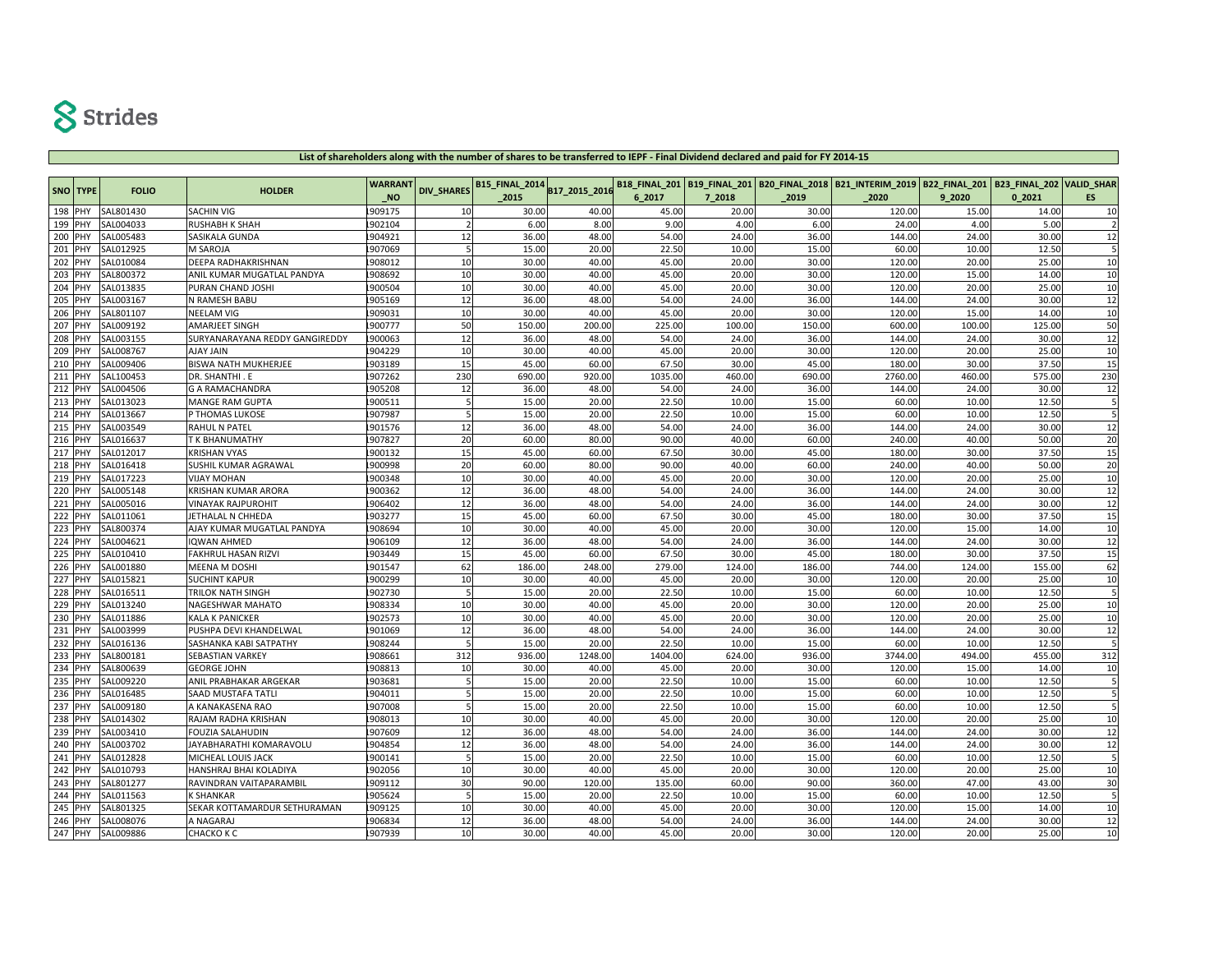|     |                |              | List of shareholders along with the humber or shares to be transferred to left - Final Dividend actial cu and paid for Fi ZOI+-13 |                |                   |                                      |         |         |         |         |                                                                                                    |            |         |           |
|-----|----------------|--------------|-----------------------------------------------------------------------------------------------------------------------------------|----------------|-------------------|--------------------------------------|---------|---------|---------|---------|----------------------------------------------------------------------------------------------------|------------|---------|-----------|
|     |                |              |                                                                                                                                   | <b>WARRANT</b> |                   |                                      |         |         |         |         | B18 FINAL 201 B19 FINAL 201 B20 FINAL 2018 B21 INTERIM 2019 B22 FINAL 201 B23 FINAL 202 VALID SHAR |            |         |           |
|     | SNO TYPE       | <b>FOLIO</b> | <b>HOLDER</b>                                                                                                                     | <b>NO</b>      | <b>DIV SHARES</b> | B15_FINAL_2014 B17_2015_2016<br>2015 |         | 6_2017  | 7_2018  | $2019$  | 2020                                                                                               | $9 - 2020$ | 02021   | <b>ES</b> |
|     | 248 PHY        | SAL016057    | S BALAJI                                                                                                                          | 906791         | 10                | 30.00                                | 40.00   | 45.00   | 20.00   | 30.00   | 120.00                                                                                             | 20.00      | 25.00   | 10        |
|     | 249 PHY        | SAL014762    | RAJESWARI MANOHARAN                                                                                                               | 906954         | 5                 | 15.00                                | 20.00   | 22.50   | 10.00   | 15.00   | 60.00                                                                                              | 10.00      | 12.50   |           |
|     | 250 PHY        | SAL011854    | K R SIVADASAN PILLAI                                                                                                              | 1908008        | 10                | 30.00                                | 40.00   | 45.00   | 20.00   | 30.00   | 120.00                                                                                             | 20.00      | 25.00   | 10        |
|     | 251 PHY        | SAL010639    | <b>GORDHAN SHIVJI</b>                                                                                                             | 903222         | 10                | 30.00                                | 40.00   | 45.00   | 20.00   | 30.00   | 120.00                                                                                             | 20.00      | 25.00   | 10        |
|     | 252 PHY        | SAL010957    | HANSIKABEN M. SHAH                                                                                                                | 902126         | 20                | 60.00                                | 80.00   | 90.00   | 40.00   | 60.00   | 240.00                                                                                             | 40.00      | 50.00   | 20        |
|     | 253 PHY        | SAL009918    | CH SUMATHI                                                                                                                        | 904589         | 10                | 30.00                                | 40.00   | 45.00   | 20.00   | 30.00   | 120.00                                                                                             | 20.00      | 25.00   | 10        |
|     | 254 PHY        | SAL010736    | <b>GEETHA KUMARI S.</b>                                                                                                           | 900118         | 10                | 30.00                                | 40.00   | 45.00   | 20.00   | 30.00   | 120.00                                                                                             | 20.00      | 25.00   | 10        |
|     | 255 PHY        | SAL006702    | HITESH KUMAR MODI                                                                                                                 | 904808         | 12                | 36.00                                | 48.00   | 54.00   | 24.00   | 36.00   | 144.00                                                                                             | 24.00      | 30.00   | 12        |
|     |                |              | OMANAKUTTAN DAMODARAN                                                                                                             |                |                   |                                      |         |         |         |         |                                                                                                    |            |         |           |
|     | 256 PHY        | SAL800445    | PANICKASHERIL                                                                                                                     | 908723         | 10                | 30.00                                | 40.00   | 45.00   | 20.00   | 30.00   | 120.00                                                                                             | 15.00      | 14.00   | 10        |
|     | <b>257 PHY</b> | SAL010697    | <b>GOKUL SINGH RATHOD</b>                                                                                                         | 1901697        | 10                | 30.00                                | 40.00   | 45.00   | 20.00   | 30.00   | 120.00                                                                                             | 20.00      | 25.00   | 10        |
|     | 258 PHY        | SAL016454    | <b>SRINIVAS POTLURI</b>                                                                                                           | 905063         | 5                 | 15.00                                | 20.00   | 22.50   | 10.00   | 15.00   | 60.00                                                                                              | 10.00      | 12.50   |           |
|     | 259 PHY        | SAL800325    | DAXA SURESH CHADDERWALA                                                                                                           | 1908680        | 125               | 375.00                               | 500.00  | 562.50  | 250.00  | 375.00  | 1500.00                                                                                            | 198.00     | 182.50  | 125       |
|     | 260 PHY        | SAL800488    | BALACHANDRAN THELAKKAT CHATOTH                                                                                                    | 908744         | 20                | 60.00                                | 80.00   | 90.00   | 40.00   | 60.00   | 240.00                                                                                             | 31.00      | 29.00   | 20        |
|     | 261 PHY        | SAL016421    | S SEETHA LAKSHMI                                                                                                                  | 905669         |                   | 15.00                                | 20.00   | 22.50   | 10.00   | 15.00   | 60.00                                                                                              | 10.00      | 12.50   |           |
| 262 | <b>PHY</b>     | SAL012865    | M V NAFEESA                                                                                                                       | 907730         |                   | 15.00                                | 20.00   | 22.50   | 10.00   | 15.00   | 60.00                                                                                              | 10.00      | 12.50   |           |
|     | 263 PHY        | SAL017042    | V S S KAMESWARARAO CHALLA                                                                                                         | 1900188        | 10                | 30.00                                | 40.00   | 45.00   | 20.00   | 30.00   | 120.00                                                                                             | 20.00      | 25.00   | 10        |
|     | 264 PHY        | SAL013144    | <b>NEETA MISRA</b>                                                                                                                | 900785         | 10                | 30.00                                | 40.00   | 45.00   | 20.00   | 30.00   | 120.00                                                                                             | 20.00      | 25.00   | 10        |
|     | 265 PHY        | SAL006988    | SEEMANT KUMAR SINGH                                                                                                               | 908344         | 12                | 36.00                                | 48.00   | 54.00   | 24.00   | 36.00   | 144.00                                                                                             | 24.00      | 30.00   | 12        |
|     | 266 PHY        | SAL012686    | <b>MEENA GNANAM</b>                                                                                                               | 906763         | 10                | 30.00                                | 40.00   | 45.00   | 20.00   | 30.00   | 120.00                                                                                             | 20.00      | 25.00   | 10        |
|     | 267 PHY        | SAL005570    | JAYASHREE BALIGA                                                                                                                  | 1906217        | 12                | 36.00                                | 48.00   | 54.00   | 24.00   | 36.00   | 144.00                                                                                             | 24.00      | 30.00   | 12        |
|     | 268 PHY        | SAL004315    | SHAILESH R SANANDIA                                                                                                               | 900067         | 12                | 36.00                                | 48.00   | 54.00   | 24.00   | 36.00   | 144.00                                                                                             | 24.00      | 30.00   | 12        |
|     | 269 PHY        | SAL012822    | MANJULA P PATEL                                                                                                                   | 901626         | 10                | 30.00                                | 40.00   | 45.00   | 20.00   | 30.00   | 120.00                                                                                             | 20.00      | 25.00   | 10        |
|     | 270 PHY        | SAL005286    | NAHID ZAVERI                                                                                                                      | 902451         | 12                | 36.00                                | 48.00   | 54.00   | 24.00   | 36.00   | 144.00                                                                                             | 24.00      | 30.00   | 12        |
|     | 271 PHY        | SAL800885    | <b>KUSUM TYAGI</b>                                                                                                                | 1908461        | 30                | 90.00                                | 120.00  | 135.00  | 60.00   | 90.00   | 360.00                                                                                             | 47.00      | 43.00   | 30        |
|     | 272 PHY        | SAL015326    | SALMABEN GANGERDIWALA                                                                                                             | 901895         |                   | 15.00                                | 20.00   | 22.50   | 10.00   | 15.00   | 60.00                                                                                              | 10.00      | 12.50   |           |
|     | 273 PHY        | SAL001166    | <b>B R SOMAYAJI</b>                                                                                                               | 905502         |                   | 6.00                                 | 8.00    | 9.00    | 4.00    | 6.00    | 24.00                                                                                              | 4.00       | 5.00    |           |
|     | 274 PHY        | SAL801173    | PRAVIN LAXMIDAS KAKAD                                                                                                             | 908470         |                   | 15.00                                | 20.00   | 22.50   | 10.00   | 15.00   | 60.00                                                                                              | 7.00       | 6.50    |           |
|     | 275 PHY        | SAL005569    | RAJASHREE BALIGA                                                                                                                  | 906216         | 12                | 36.00                                | 48.00   | 54.00   | 24.00   | 36.00   | 144.00                                                                                             | 24.00      | 30.00   | 12        |
|     | 276 PHY        | SAL017321    | YUVARAJ BABU DHAVALAN                                                                                                             | 907316         | 10                | 30.00                                | 40.00   | 45.00   | 20.00   | 30.00   | 120.00                                                                                             | 20.00      | 25.00   | 10        |
|     | 277 PHY        | SAL016281    | SHAMBHU NATH KEDIA                                                                                                                | 908362         | 35                | 105.00                               | 140.00  | 157.50  | 70.00   | 105.00  | 420.00                                                                                             | 70.00      | 87.50   | 35        |
|     | 278 PHY        | SAL004049    | MULJI DODHIA                                                                                                                      | 903263         | 12                | 36.00                                | 48.00   | 54.00   | 24.00   | 36.00   | 144.00                                                                                             | 24.00      | 30.00   | 12        |
|     | 279 PHY        | SAL801365    | <b>SHAKAIB MAHMOOD</b>                                                                                                            | 909144         | 10                | 30.00                                | 40.00   | 45.00   | 20.00   | 30.00   | 120.00                                                                                             | 15.00      | 14.00   | 10        |
|     | 280 PHY        | SAL015649    | SHANTA GOENKA                                                                                                                     | 904010         | 20                | 60.00                                | 80.00   | 90.00   | 40.00   | 60.00   | 240.00                                                                                             | 40.00      | 50.00   | 20        |
|     | 281 PHY        | SAL013383    | NITI NIPUN SHARMA                                                                                                                 | 901110         | 10                | 30.00                                | 40.00   | 45.00   | 20.00   | 30.00   | 120.00                                                                                             | 20.00      | 25.00   | 10        |
|     | 282 PHY        | SAL015032    | SAYEEDA BANOO RIZVI                                                                                                               | 903450         | 15                | 45.00                                | 60.00   | 67.50   | 30.00   | 45.00   | 180.00                                                                                             | 30.00      | 37.50   | 15        |
|     | 283 PHY        | SAL012810    | <b>MADHU NAHTA</b>                                                                                                                | 901098         | 10                | 30.00                                | 40.00   | 45.00   | 20.00   | 30.00   | 120.00                                                                                             | 20.00      | 25.00   | 10        |
|     | 284 PHY        | SAL011144    | JAWAHAR NATARAJAN                                                                                                                 | 905141         | 10                | 30.00                                | 40.00   | 45.00   | 20.00   | 30.00   | 120.00                                                                                             | 20.00      | 25.00   | 10        |
|     | 285 PHY        | SAL004623    | <b>ABDUL RAHIMAN</b>                                                                                                              | 906082         | 12                | 36.00                                | 48.00   | 54.00   | 24.00   | 36.00   | 144.00                                                                                             | 24.00      | 30.00   | 12        |
|     | 286 PHY        | SAL011714    | K G RAMACHANDRAN                                                                                                                  | 907748         | 10                | 30.00                                | 40.00   | 45.00   | 20.00   | 30.00   | 120.00                                                                                             | 20.00      | 25.00   | 10        |
|     | 287 PHY        | SAL800066    | IASMINE FASLUL RAHIMAN                                                                                                            | 1908635        | 437               | 1311.00                              | 1748.00 | 1966.50 | 874.00  | 1311.00 | 5244.00                                                                                            | 692.00     | 637.50  | 437       |
|     | 288 PHY        | SAL013243    | NIRANJANLAL AGARWAL                                                                                                               | 908182         | 10                | 30.00                                | 40.00   | 45.00   | 20.00   | 30.00   | 120.00                                                                                             | 20.00      | 25.00   | 10        |
|     | 289 PHY        | SAL015475    | <b>SUNITA KUMARI</b>                                                                                                              | 1906531        | 10                | 30.00                                | 40.00   | 45.00   | 20.00   | 30.00   | 120.00                                                                                             | 20.00      | 25.00   | 10        |
|     | 290 PHY        | SAL011510    | KALU B KAKADIA                                                                                                                    | 902112         | 10                | 30.00                                | 40.00   | 45.00   | 20.00   | 30.00   | 120.00                                                                                             | 20.00      | 25.00   | 10        |
|     | 291 PHY        | SAL800023    | MOHAMED ALI BINABDUL RAHMAN                                                                                                       | 908628         | 1250              | 3750.00                              | 5000.00 | 5625.00 | 2500.00 | 3750.00 | 15000.00                                                                                           | 1980.00    | 1825.00 | 1250      |
|     | 292 PHY        | SAL001989    | ANIL K PODDAR                                                                                                                     | 902311         | 14                | 42.00                                | 56.00   | 63.00   | 28.00   | 42.00   | 168.00                                                                                             | 28.00      | 35.00   | 14        |
|     | 293 PHY        | SAL011265    | <b>JEIRAM PATEL</b>                                                                                                               | 903225         | 10                | 30.00                                | 40.00   | 45.00   | 20.00   | 30.00   | 120.00                                                                                             | 20.00      | 25.00   | 10        |
|     | 294 PHY        | SAL014264    | RANGNATH V MULAY                                                                                                                  | 902891         | 10                | 30.00                                | 40.00   | 45.00   | 20.00   | 30.00   | 120.00                                                                                             | 20.00      | 25.00   | 10        |
|     | 295 PHY        | SAL800426    | <b>ASHOK R KOTHARI</b>                                                                                                            | 908713         |                   | 15.00                                | 20.00   | 22.50   | 10.00   | 15.00   | 60.00                                                                                              | 7.00       | 6.50    |           |
|     | 296 PHY        | SAL013728    | PADALA ARUNA                                                                                                                      | 904473         | 10                | 30.00                                | 40.00   | 45.00   | 20.00   | 30.00   | 120.00                                                                                             | 20.00      | 25.00   | 10        |

**List of shareholders**ed to JEPE - Final Dividend declared and naid for EV 2014-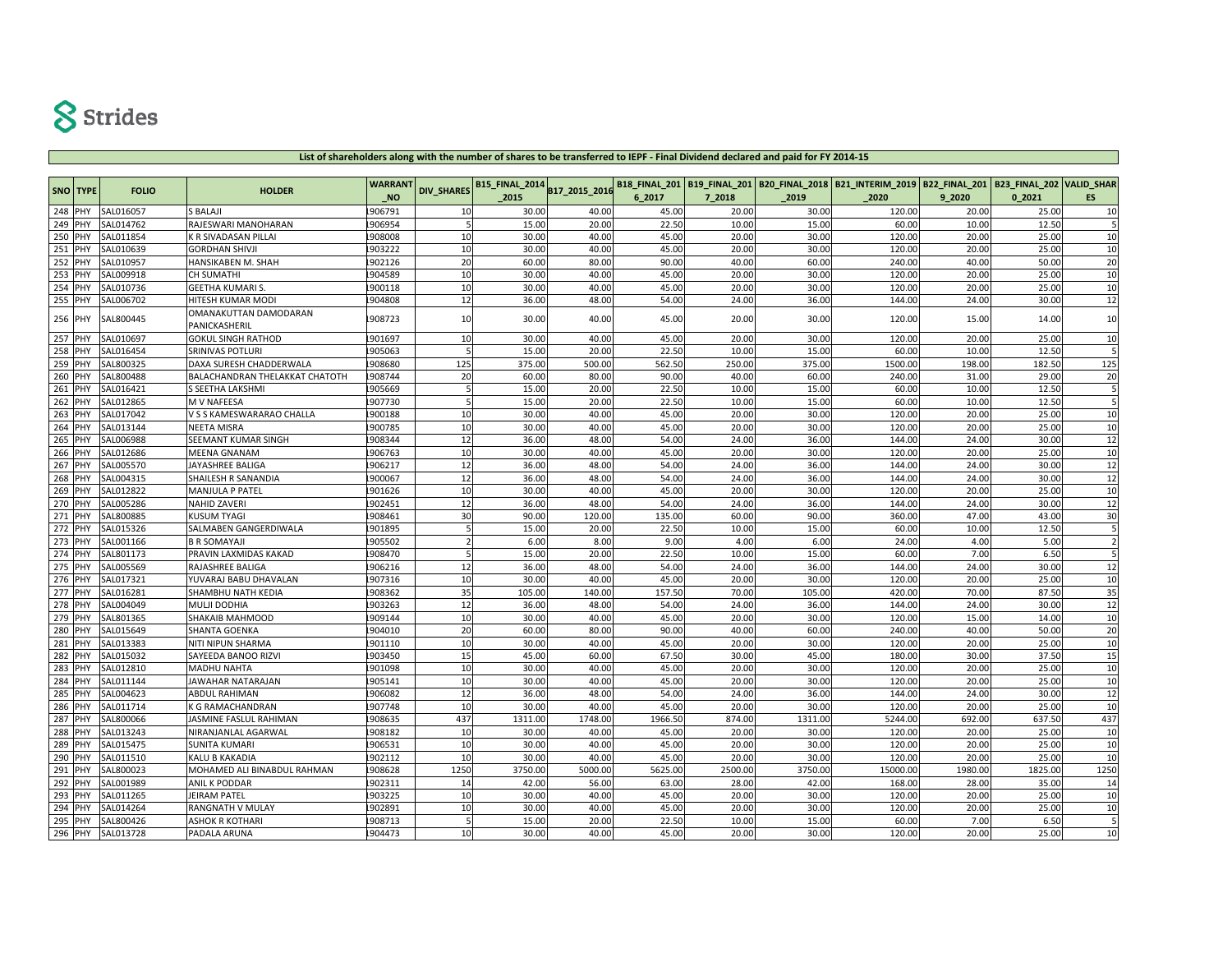346 PHY SAL016355

5 **SHIV KUMAR GUPTA** 

|     | SNO TYPE | <b>FOLIO</b> | <b>HOLDER</b>                   | <b>WARRANT</b><br><b>NO</b> | <b>DIV SHARES</b> | B15_FINAL_2014 B17_2015_2016<br>2015 |        | 6 2017 | 7 2018 | $-2019$ | B18 FINAL 201 B19 FINAL 201 B20 FINAL 2018 B21 INTERIM 2019 B22 FINAL 201 B23 FINAL 202 VALID SHAR<br>2020 | 9 2020 | 02021 | ES. |
|-----|----------|--------------|---------------------------------|-----------------------------|-------------------|--------------------------------------|--------|--------|--------|---------|------------------------------------------------------------------------------------------------------------|--------|-------|-----|
| 297 | PHY      | SAL009979    | CHANDRIKA GIRISH PATEL          | 901871                      | 10                | 30.00                                | 40.00  | 45.00  | 20.00  | 30.00   | 120.00                                                                                                     | 20.00  | 25.00 | 10  |
| 298 | PHY      | SAL016010    | SATHY SADANANDAN                | 1908625                     |                   | 15.00                                | 20.00  | 22.50  | 10.00  | 15.00   | 60.00                                                                                                      | 10.00  | 12.50 |     |
| 299 | PHY      | SAL005632    | <b>UGAM RAJ BALAI</b>           | 1901164                     | 12                | 36.00                                | 48.00  | 54.00  | 24.00  | 36.00   | 144.00                                                                                                     | 24.00  | 30.00 | 12  |
| 300 | PHY      | SAL017128    | <b>VARKEY BABU</b>              | 1907902                     | 30                | 90.00                                | 120.00 | 135.00 | 60.00  | 90.00   | 360.00                                                                                                     | 60.00  | 75.00 | 30  |
| 301 | PHY      | SAL800947    | LEOPOLD J FERNANDES             | 1908951                     | 10                | 30.00                                | 40.00  | 45.00  | 20.00  | 30.00   | 120.00                                                                                                     | 15.00  | 14.00 | 10  |
| 302 | PHY      | SAL016346    | S SANTIAGO                      | 907118                      |                   | 15.00                                | 20.00  | 22.50  | 10.00  | 15.00   | 60.00                                                                                                      | 10.00  | 12.50 |     |
| 303 | PHY      | SAL001812    | NAGASURI SUDHAKARA BABU         | 1904953                     | 12                | 36.00                                | 48.00  | 54.00  | 24.00  | 36.00   | 144.00                                                                                                     | 24.00  | 30.00 | 12  |
| 304 | PHY      | SAL014648    | R KAMALAM                       | 1907422                     |                   | 15.00                                | 20.00  | 22.50  | 10.00  | 15.00   | 60.00                                                                                                      | 10.00  | 12.50 |     |
| 305 | PHY      | SAL016228    | SONIA K DOSHI                   | 1902972                     |                   | 15.00                                | 20.00  | 22.50  | 10.00  | 15.00   | 60.00                                                                                                      | 10.00  | 12.50 |     |
| 306 | PHY      | SAL010270    | <b>D TULSI DAS</b>              | 1908204                     |                   | 15.00                                | 20.00  | 22.50  | 10.00  | 15.00   | 60.00                                                                                                      | 10.00  | 12.50 |     |
| 307 | PHY      | SAL006098    | HARANADH BABA K                 | 1905119                     | 12                | 36.00                                | 48.00  | 54.00  | 24.00  | 36.00   | 144.00                                                                                                     | 24.00  | 30.00 | 12  |
| 308 | PHY      | SAL012806    | M RAVICHANDRAN                  | 907056                      |                   | 15.00                                | 20.00  | 22.50  | 10.00  | 15.00   | 60.00                                                                                                      | 10.00  | 12.50 |     |
| 309 | PHY      | SAL008617    | V KULANDAI RAJ                  | 1907276                     |                   | 15.00                                | 20.00  | 22.50  | 10.00  | 15.00   | 60.00                                                                                                      | 10.00  | 12.50 |     |
| 310 | PHY      | SAL005482    | <b>DEEPIKA GUNDA</b>            | 1904920                     | 12                | 36.00                                | 48.00  | 54.00  | 24.00  | 36.00   | 144.00                                                                                                     | 24.00  | 30.00 | 12  |
| 311 | PHY      | SAL800474    | BIPIN KUMAR MUGATLAL PANDYA     | 1908735                     | 10                | 30.00                                | 40.00  | 45.00  | 20.00  | 30.00   | 120.00                                                                                                     | 15.00  | 14.00 | 10  |
| 312 | PHY      | SAL013288    | NARINDER KAUR ANAND             | 1903782                     | 10                | 30.00                                | 40.00  | 45.00  | 20.00  | 30.00   | 120.00                                                                                                     | 20.00  | 25.00 | 10  |
| 313 | PHY      | SAL012187    | LAJPAT RAI JOSHI                | 900654                      | 10                | 30.00                                | 40.00  | 45.00  | 20.00  | 30.00   | 120.00                                                                                                     | 20.00  | 25.00 | 10  |
| 314 | PHY      | SAL014379    | R SIVARAMA KRISHNAN             | 1907141                     |                   | 15.00                                | 20.00  | 22.50  | 10.00  | 15.00   | 60.00                                                                                                      | 10.00  | 12.50 |     |
| 315 | PHY      | SAL800843    | KUNJAMMA JOSE                   | 1908910                     | 10                | 30.00                                | 40.00  | 45.00  | 20.00  | 30.00   | 120.00                                                                                                     | 15.00  | 14.00 | 10  |
| 316 | PHY      | SAL017704    | RAJ KUMAR JALAN                 | 1908319                     | 10                | 30.00                                | 40.00  | 45.00  | 20.00  | 30.00   | 120.00                                                                                                     | 20.00  | 25.00 | 10  |
| 317 | PHY      | SAL004051    | SAROJ DODHIA                    | 1903265                     | 12                | 36.00                                | 48.00  | 54.00  | 24.00  | 36.00   | 144.00                                                                                                     | 24.00  | 30.00 | 12  |
| 318 | PHY      | SAL009465    | <b>BIGU PRASAD</b>              | 1908364                     |                   | 15.00                                | 20.00  | 22.50  | 10.00  | 15.00   | 60.00                                                                                                      | 10.00  | 12.50 |     |
| 319 | PHY      | SAL001139    | <b>B ARUNDHATHI R SOMAYAJI</b>  | 1905501                     |                   | 6.00                                 | 8.00   | 9.00   | 4.00   | 6.00    | 24.00                                                                                                      | 4.00   | 5.00  |     |
| 320 | PHY      | SAL006381    | NAGESHWAR POHAR                 | 904561                      | 12                | 36.00                                | 48.00  | 54.00  | 24.00  | 36.00   | 144.00                                                                                                     | 24.00  | 30.00 | 12  |
| 321 | PHY      | SAL800667    | G CHANDRA SEKHARAN PILLAI       | 1908504                     | 20                | 60.00                                | 80.00  | 90.00  | 40.00  | 60.00   | 240.00                                                                                                     | 31.00  | 29.00 | 20  |
| 322 | PHY      | SAL004200    | R NARAYAN MURTHY                | 1905927                     | 12                | 36.00                                | 48.00  | 54.00  | 24.00  | 36.00   | 144.00                                                                                                     | 24.00  | 30.00 | 12  |
| 323 | PHY      | SAL015511    | SRINIVASAN S                    | 906781                      | 10                | 30.00                                | 40.00  | 45.00  | 20.00  | 30.00   | 120.00                                                                                                     | 20.00  | 25.00 | 10  |
| 324 | PHY      | SAL015317    | SHANTI SARAWGI                  | 908258                      | 10                | 30.00                                | 40.00  | 45.00  | 20.00  | 30.00   | 120.00                                                                                                     | 20.00  | 25.00 | 10  |
| 325 | PHY      | SAL005849    | RAJ KUMAR MATHUR                | 901282                      | 12                | 36.00                                | 48.00  | 54.00  | 24.00  | 36.00   | 144.00                                                                                                     | 24.00  | 30.00 | 12  |
| 326 | PHY      | SAL005706    | ALLURI SATYANARAYANA GANGISETTY | 1904948                     | 12                | 36.00                                | 48.00  | 54.00  | 24.00  | 36.00   | 144.00                                                                                                     | 24.00  | 30.00 | 12  |
| 327 | PHY      | SAL800652    | G S SUBRAMANYAM                 | 1908821                     | 10                | 30.00                                | 40.00  | 45.00  | 20.00  | 30.00   | 120.00                                                                                                     | 15.00  | 19.00 | 10  |
| 328 | PHY      | SAL011352    | JASVANTBHAI NATHALAL PATEL      | 901757                      |                   | 15.00                                | 20.00  | 22.50  | 10.00  | 15.00   | 60.00                                                                                                      | 10.00  | 12.50 |     |
| 329 | PHY      | SAL013269    | NARENDAR KUMAR TANEJA           | 1900499                     |                   | 15.00                                | 20.00  | 22.50  | 10.00  | 15.00   | 60.00                                                                                                      | 10.00  | 12.50 |     |
| 330 | PHY      | SAL800574    | <b>DEBASHISH SINHA</b>          | 908458                      | 10                | 30.00                                | 40.00  | 45.00  | 20.00  | 30.00   | 120.00                                                                                                     | 15.00  | 14.00 | 10  |
| 331 | PHY      | SAL011833    | <b>KARSAN VALJI</b>             | 1901553                     |                   | 15.00                                | 20.00  | 22.50  | 10.00  | 15.00   | 60.00                                                                                                      | 10.00  | 12.50 |     |
| 332 | PHY      | SAL801120    | PRAKASH KALWANI                 | 1908465                     |                   | 15.00                                | 20.00  | 22.50  | 10.00  | 15.00   | 60.00                                                                                                      | 7.00   | 6.50  |     |
| 333 | PHY      | SAL800724    | <b>JOSE K GEORGE</b>            | 1908857                     | 10                | 30.00                                | 40.00  | 45.00  | 20.00  | 30.00   | 120.00                                                                                                     | 15.00  | 14.00 | 10  |
| 334 | PHY      | SAL008522    | SARASWATHI K                    | 1906701                     | 10                | 30.00                                | 40.00  | 45.00  | 20.00  | 30.00   | 120.00                                                                                                     | 20.00  | 25.00 | 10  |
| 335 | PHY      | SAL010906    | HARESH DAVE                     | 901917                      | 10                | 30.00                                | 40.00  | 45.00  | 20.00  | 30.00   | 120.00                                                                                                     | 20.00  | 25.00 | 10  |
| 336 | PHY      | SAL801344    | S JAYACHANDRAN PILLAI           | 1909134                     |                   | 15.00                                | 20.00  | 22.50  | 10.00  | 15.00   | 60.00                                                                                                      | 7.00   | 6.50  |     |
|     |          |              |                                 |                             |                   |                                      |        |        |        |         |                                                                                                            |        |       |     |
| 337 | PHY      | SAL011764    | <b>KAVITA GOYAL</b>             | 1900542                     |                   | 15.00                                | 20.00  | 22.50  | 10.00  | 15.00   | 60.00                                                                                                      | 10.00  | 12.50 |     |
| 338 | PHY      | SAL007216    | VARALA KEDARESWARI              | 1901094                     | 37                | 111.00                               | 148.00 | 166.50 | 74.00  | 111.00  | 444.00                                                                                                     | 74.00  | 92.50 | 37  |
| 339 | PHY      | SAL009999    | <b>CHAITALI CHAKRABORTY</b>     | 1908174                     |                   | 15.00                                | 20.00  | 22.50  | 10.00  | 15.00   | 60.00                                                                                                      | 10.00  | 12.50 |     |
| 340 | PHY      | SAL009346    | ARUNACHALAM MANI                | 903656                      |                   | 15.00                                | 20.00  | 22.50  | 10.00  | 15.00   | 60.00                                                                                                      | 10.00  | 12.50 |     |
| 341 | PHY      | SAL011918    | <b>K RAVI</b>                   | 1907586                     |                   | 15.00                                | 20.00  | 22.50  | 10.00  | 15.00   | 60.00                                                                                                      | 10.00  | 12.50 |     |
| 342 | PHY      | SAL010876    | HANSRAM NAGAR                   | 1900390                     |                   | 15.00                                | 20.00  | 22.50  | 10.00  | 15.00   | 60.00                                                                                                      | 10.00  | 12.50 |     |
| 343 | PHY      | SAL005810    | KAMALA VALLI THAYAR KONDA       | 1904975                     | 12                | 36.00                                | 48.00  | 54.00  | 24.00  | 36.00   | 144.00                                                                                                     | 24.00  | 30.00 | 12  |
| 344 | PHY      | SAL009574    | <b>BIJU VARGHESE</b>            | 1907946                     | 10                | 30.00                                | 40.00  | 45.00  | 20.00  | 30.00   | 120.00                                                                                                     | 20.00  | 25.00 | 10  |
| 345 | PHY      | SAL015115    | SURINDER KUMAR GUPTA            | 1900380                     | 15                | 45.00                                | 60.00  | 67.50  | 30.00  | 45.00   | 180.00                                                                                                     | 30.00  | 37.50 | 15  |

45.00 10 30.00 40.00 40.00 45.00 45.00 20.00 30.00 120.00 20.00 20.00 25.00 10 45.00 40.00 40.00 20.00 40.00 2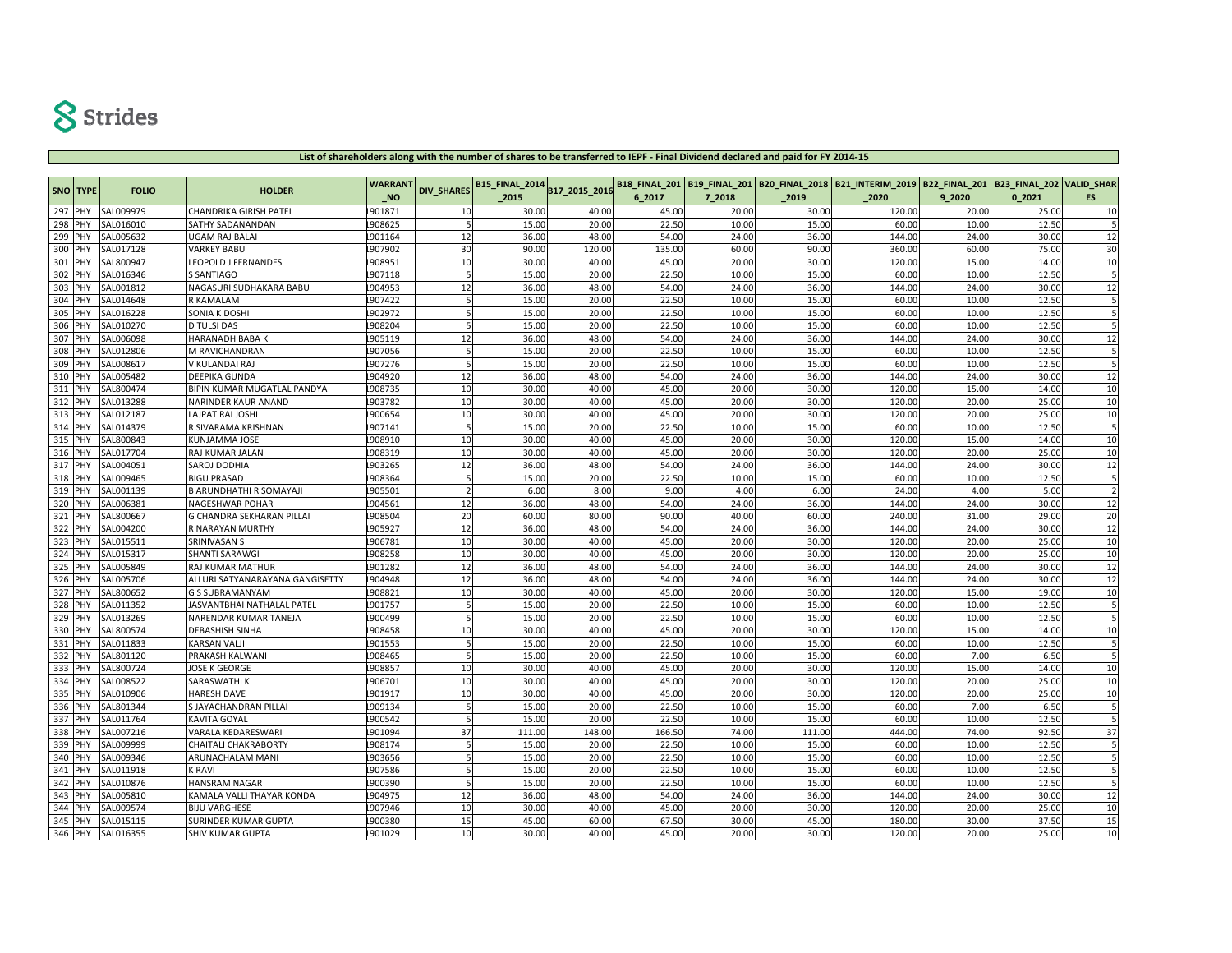|            |                          |                                                                |                                                 | <b>WARRANT</b>    |                   | B15_FINAL_2014 B17_2015_2016 |                 |                 |                 |                 | B18_FINAL_201  B19_FINAL_201  B20_FINAL_2018  B21_INTERIM_2019   B22_FINAL_201   B23_FINAL_202  VALID_SHAR |                 |           |          |
|------------|--------------------------|----------------------------------------------------------------|-------------------------------------------------|-------------------|-------------------|------------------------------|-----------------|-----------------|-----------------|-----------------|------------------------------------------------------------------------------------------------------------|-----------------|-----------|----------|
|            | SNO TYPE                 | <b>FOLIO</b>                                                   | <b>HOLDER</b>                                   | <b>NO</b>         | <b>DIV_SHARES</b> | 2015                         |                 | 6_2017          | 7 2018          | 2019            | 2020                                                                                                       | 9 2020          | 02021     | ES.      |
| 347        | PHY                      | SAL801464                                                      | THEKEVEETIL JOHN MATHEW                         | 908500            | 10                | 30.00                        | 40.00           | 45.00           | 20.00           | 30.00           | 120.00                                                                                                     | 15.00           | 14.00     | 10       |
| 348        | PHY                      | SAL011488                                                      | <b>KANTABEN SHAH</b>                            | 1903077           | 10                | 30.00                        | 40.00           | 45.00           | 20.00           | 30.00           | 120.00                                                                                                     | 20.00           | 25.00     | 10       |
| 349        | PHY                      | SAL008633                                                      | ALEXANDER CHANDY                                | 1903546           | 15                | 45.00                        | 60.00           | 67.50           | 30.00           | 45.00           | 180.00                                                                                                     | 30.00           | 37.50     | 15       |
| 350        | PHY                      | SAL002160                                                      | <b>VIKAS KALRA</b>                              | 905630            | 37                | 111.00                       | 148.00          | 166.50          | 74.00           | 111.00          | 444.00                                                                                                     | 74.00           | 92.50     | 37       |
| 351        | PHY                      | SAL800662                                                      | <b>GEEVARGHESE KUNJUMON</b>                     | 1908825           | 30                | 90.00                        | 120.00          | 135.00          | 60.00           | 90.00           | 360.00                                                                                                     | 47.00           | 43.00     | 30       |
| 352        | PHY                      | SAL800959                                                      | MUGATLAL PRASHANKER PANDYA                      | 908956            | 20                | 60.00                        | 80.00           | 90.00           | 40.00           | 60.00           | 240.00                                                                                                     | 31.00           | 29.00     | 20       |
| 353        | PHY                      | SAL016995                                                      | VISHWANATH GOENKA                               | 904013            | 20                | 60.00                        | 80.00           | 90.00           | 40.00           | 60.00           | 240.00                                                                                                     | 40.00           | 50.00     | 20       |
| 354        | PHY                      | SAL003544                                                      | <b>HEMALI L VORA</b>                            | 1900190           | 12                | 36.00                        | 48.00           | 54.00           | 24.00           | 36.00           | 144.00                                                                                                     | 24.00           | 30.00     | 12       |
| 355        | PHY                      | SAL003329                                                      | P K NAFEESA                                     | 906106            | 12                | 36.00                        | 48.00           | 54.00           | 24.00           | 36.00           | 144.00                                                                                                     | 24.00           | 30.00     | 12       |
| 356        | PHY                      | SAL801373                                                      | SARITA LOHIYA                                   | 1909149           |                   | 15.00                        | 20.00           | 22.50           | 10.00           | 15.00           | 60.00                                                                                                      | 7.00            | 6.50      |          |
| 357        | PHY                      | SAL014730                                                      | <b>RADHA R NAIR</b>                             | 907989            |                   | 15.00                        | 20.00           | 22.50           | 10.00           | 15.00           | 60.00                                                                                                      | 10.00           | 12.50     |          |
| 358        | PHY                      | SAL801257                                                      | RAJKUMAR AMARNATH JAIN                          | 909103            | 10                | 30.00                        | 40.00           | 45.00           | 20.00           | 30.00           | 120.00                                                                                                     | 15.00           | 14.00     | 10       |
| 359        | PHY                      | SAL800333                                                      | RAMAKRISHNAN GANESH                             | 1908485           | 12                | 36.00                        | 48.00           | 54.00           | 24.00           | 36.00           | 144.00                                                                                                     | 19.00           | 17.00     | 12       |
| 360        | PHY                      | SAL011656                                                      | <b>K S CHINNARAJ</b>                            | 907352            |                   | 15.00                        | 20.00           | 22.50           | 10.00           | 15.00           | 60.00                                                                                                      | 10.00           | 12.50     |          |
| 361        | PHY                      | SAL015642                                                      | SAMUEL P C                                      | 1907981           |                   | 15.00                        | 20.00           | 22.50           | 10.00           | 15.00           | 60.00                                                                                                      | 10.00           | 12.50     |          |
| 362        | PHY                      | SAL014682                                                      | RAMESH VISHRAM                                  | 1903233           |                   | 15.00                        | 20.00           | 22.50           | 10.00           | 15.00           | 60.00                                                                                                      | 10.00           | 12.50     |          |
| 363        | PHY                      | SAL800461                                                      | A K USMAN                                       | 908730            | 20                | 60.00                        | 80.00           | 90.00           | 40.00           | 60.00           | 240.00                                                                                                     | 31.00           | 29.00     | 20       |
| 364        | PHY                      | SAL016269                                                      | SURENDRANATH                                    | 1906261           |                   | 15.00                        | 20.00           | 22.50           | 10.00           | 15.00           | 60.00                                                                                                      | 10.00           | 12.50     |          |
| 365        | PHY                      | SAL016338                                                      | <b>SURENDRA KUMAR</b>                           | 900989            |                   | 15.00                        | 20.00           | 22.50           | 10.00           | 15.00           | 60.00                                                                                                      | 10.00           | 12.50     |          |
| 366        | PHY                      | SAL012916                                                      | M D HASIM                                       | 900143            |                   | 15.00                        | 20.00           | 22.50           | 10.00           | 15.00           | 60.00                                                                                                      | 10.00           | 12.50     |          |
| 367        | PHY                      | SAL009023                                                      | ANIL AGGARWAL                                   | 900419            | 10                | 30.00                        | 40.00           | 45.00           | 20.00           | 30.00           | 120.00                                                                                                     | 20.00           | 25.00     | 10       |
| 368        | PHY                      | SAL008957                                                      | ATUL KUMAR MITTAL                               | 900914            | 10                | 30.00                        | 40.00           | 45.00           | 20.00           | 30.00           | 120.00                                                                                                     | 20.00           | 25.00     | 10       |
| 369        | PHY                      | SAL800192                                                      | VIVEK ABDULLA MOHAMMAD ALI                      | 1908664           | 312               | 936.00                       | 1248.00         | 1404.00         | 624.00          | 936.00          | 3744.00                                                                                                    | 494.00          | 455.00    | 312      |
| 370        | PHY                      | SAL010082                                                      | DHANSUKH N PATEL                                | 1902931           | 10                | 30.00                        | 40.00           | 45.00           | 20.00           | 30.00           | 120.00                                                                                                     | 20.00           | 25.00     | 10       |
| 371        | PHY                      | SAL008653                                                      | <b>ANJANA N SHAH</b>                            | 903128            | 15                | 45.00                        | 60.00           | 67.50           | 30.00           | 45.00           | 180.00                                                                                                     | 30.00           | 37.50     | 15       |
| 372        | PHY                      | SAL015104                                                      | <b>SURESH CHAPLOT</b>                           | 1901204           | 15                | 45.00                        | 60.00           | 67.50           | 30.00           | 45.00           | 180.00                                                                                                     | 30.00           | 37.50     | 15       |
| 373        | PHY                      | SAL012117                                                      | <b>LADIS LASINGTON</b>                          | 907266            | 10                | 30.00                        | 40.00           | 45.00           | 20.00           | 30.00           | 120.00                                                                                                     | 20.00           | 25.00     | 10       |
| 374        | PHY                      | SAL801477                                                      |                                                 | 1909193           | 60                | 180.00                       | 240.00          | 270.00          | 120.00          | 180.00          | 720.00                                                                                                     | 95.00           | 87.00     | 60       |
| 375        | PHY                      | SAL009226                                                      | T RAVINDRA RAI<br><b>AJAY JAIN</b>              | 1904230           | 85                | 255.00                       | 340.00          | 382.50          | 170.00          | 255.00          | 1020.00                                                                                                    |                 | 212.50    | 85       |
| 376        | PHY                      | SAL013315                                                      | NAGARAJAN NARASIMHALU                           | 906963            |                   | 15.00                        | 20.00           | 22.50           | 10.00           | 15.00           | 60.00                                                                                                      | 170.00<br>10.00 | 12.50     |          |
| 377        | PHY                      | SAL800696                                                      |                                                 | 1908842           |                   | 105.00                       | 140.00          | 157.50          | 70.00           | 105.00          | 420.00                                                                                                     | 55.00           | 50.50     |          |
| 378        | PHY                      | SAL800543                                                      | <b>IFTAKHAR AHMED</b><br>CHANDRA SEKHARA MENON  |                   | 35<br>30          | 90.00                        | 120.00          | 135.00          | 60.00           | 90.00           | 360.00                                                                                                     | 47.00           | 43.00     | 35<br>30 |
| 379        | PHY                      | SAL004299                                                      |                                                 | 908503<br>1901315 |                   | 36.00                        |                 | 54.00           |                 | 36.00           | 144.00                                                                                                     |                 | 30.00     |          |
| 380        | PHY                      | SAL800526                                                      | NARESH KUMAR SALECHA<br>C P JAYARAMAN           | 1908766           | 12                | 15.00                        | 48.00<br>20.00  | 22.50           | 24.00<br>10.00  | 15.00           | 60.00                                                                                                      | 24.00<br>7.00   | 6.50      | 12       |
| 381        | PHY                      | SAL016683                                                      | USHABEN NIRANJAN SHAH                           | 901891            |                   | 15.00                        | 20.00           | 22.50           | 10.00           | 15.00           | 60.00                                                                                                      | 10.00           | 12.50     |          |
| 382        | <b>NSD</b>               | IN30133017769705                                               | <b>RAJNEESH VERMA</b>                           | 1903760           | 50                | 150.00                       | 200.00          | 225.00          | 100.00          | 150.00          | 600.00                                                                                                     | 100             | 125       | 50       |
| 383        | <b>NSD</b>               | IN30155720074589                                               | <b>KIRON AGARWAL</b>                            | 1900815           |                   | 15.00                        | 20.00           | 22.50           | 10.00           | 15.00           | 60.00                                                                                                      | 10              | 12.5      |          |
| 384        | <b>NSD</b>               | IN30160410322649                                               | RADHAKISHAN VYAS                                | 1915925           | 15                | 45.00                        | 80.00           | 90.00           | 40.00           | 60.0            | 240.00                                                                                                     | 40              | 50        | 15       |
| 385        | <b>NSD</b>               | IN30160410804397                                               | <b>DHIVYA DAS K</b>                             | 949272            |                   | 3.00                         | 4.00            | 4.50            | 2.00            | 3.00            | 12.00                                                                                                      | $\overline{2}$  | 2.5       |          |
| 386        | <b>NSD</b>               | IN30177410368288                                               | S DANIEL PRAMEKUMAR                             | 907269            |                   | 15.00                        | 20.00           | 22.50           | 10.00           | 15.00           | 60.00                                                                                                      | 10              | 12.5      |          |
|            | <b>NSD</b>               |                                                                |                                                 |                   |                   |                              |                 |                 |                 |                 |                                                                                                            |                 |           |          |
| 387<br>388 | <b>NSD</b>               | IN30045080104734<br>IN30017510116432                           | POPATLAL GANESHMAL PARMAR<br>SIVASUBRAMANIAN, M | 1903754<br>907125 | 50<br>12          | 150.00<br>36.00              | 200.00<br>48.00 | 225.00<br>54.00 | 100.00<br>24.00 | 150.00<br>36.00 | 600.00<br>144.00                                                                                           | 100<br>24       | 125<br>30 | 50<br>12 |
| 389        | <b>NSD</b>               | IN30181110008256                                               | K.I. ABDU                                       | 1907841           | 10                | 30.00                        | 40.00           | 45.00           | 20.00           | 30.00           | 120.00                                                                                                     | 20              | 25        | 10       |
| 390        |                          |                                                                |                                                 |                   |                   |                              |                 |                 |                 | 36.00           |                                                                                                            | 24              | 30        | 12       |
| 391        | <b>NSD</b><br><b>NSD</b> | IN30048412141986                                               | REKHABEN BABALDAS PATEL                         | 1955580           | 12<br>12          | 36.00<br>36.00               | 48.00<br>48.00  | 54.00<br>54.00  | 24.00<br>24.00  | 36.00           | 144.00<br>144.00                                                                                           | 24              | 30        | 12       |
|            |                          | N30192630025830 M N MANJUNATHA                                 |                                                 | 1944139           |                   |                              |                 |                 |                 |                 |                                                                                                            |                 |           |          |
| 392        | <b>NSD</b>               | N30113526775486                                                | <b>RAKESH P JAIN</b>                            | 906310            | 12                | 36.00                        | 48.00           | 54.00           | 24.00           | 36.00           | 144.00                                                                                                     | 24              | 30        | 12       |
| 393<br>394 | <b>NSD</b><br><b>NSD</b> | IN30192630034656                                               | <b>TV BHASKAR</b>                               | 1943331           | 250<br>12         | 750.00                       | 400.00          | 450.00<br>54.00 | 200.00<br>24.00 | 300.00<br>36.00 | 1200.00                                                                                                    | 200             | 250<br>30 | 100      |
|            | <b>NSD</b>               | IN30017510116408                                               | <b>MANGILAL.B</b>                               | 907124<br>1907123 |                   | 36.00                        | 48.00           |                 | 24.00           |                 | 144.00                                                                                                     | 24              | 30        | 12<br>12 |
| 395        | 396 NSD                  | IN30017510116377 SHANMUGAM. V<br>IN30088814714312 AMBIKA SINGH |                                                 | 900699            | 12<br>10          | 36.00<br>30.00               | 48.00<br>40.00  | 54.00<br>45.00  | 20.00           | 36.00<br>30.00  | 144.00<br>120.00                                                                                           | 24<br>20        | 25        | 10       |